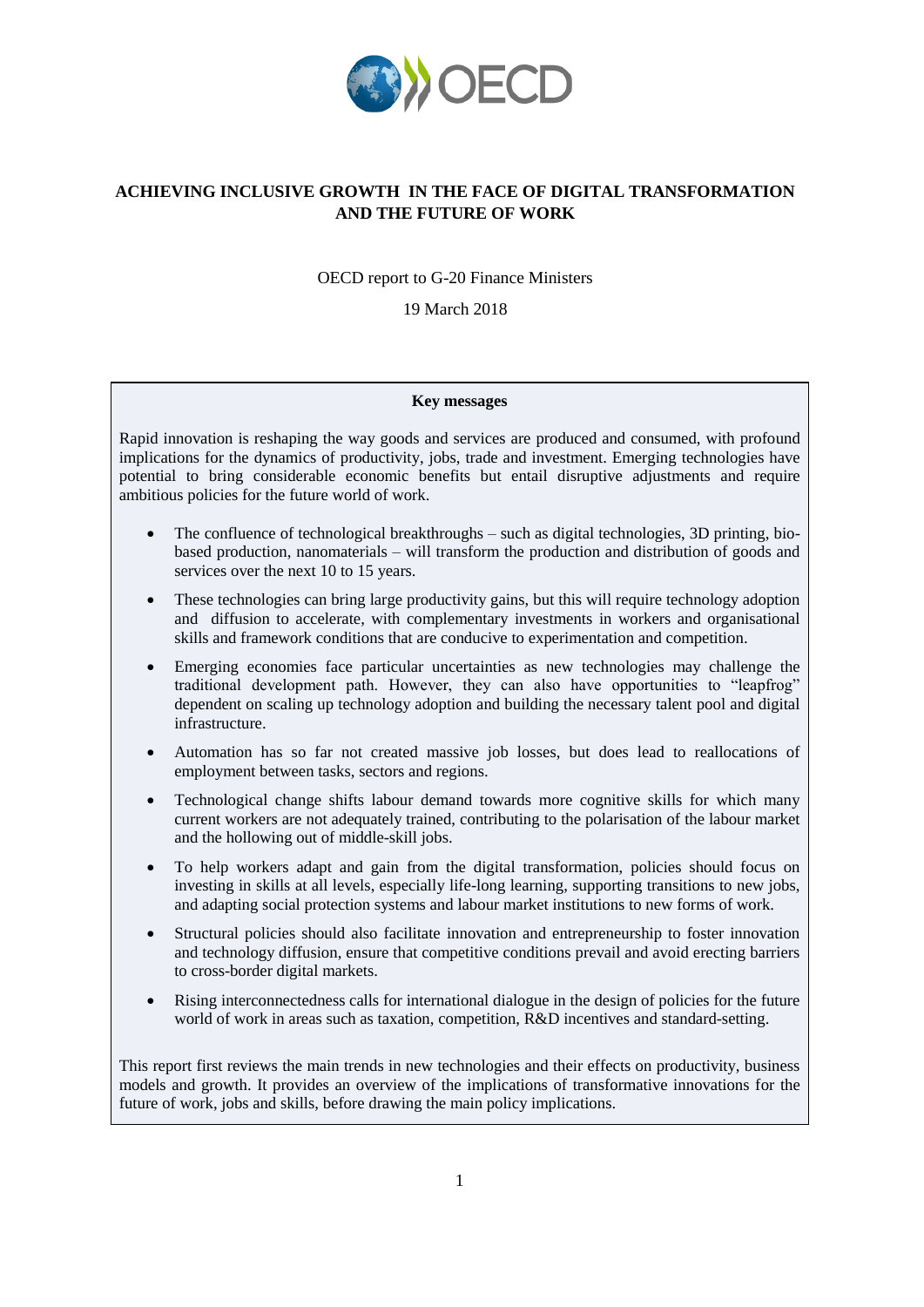

## **New technologies will have major impacts on future employment, productivity and incomes**

The path of the global economy is undergoing significant changes in the rate and composition of productivity growth, investment and employment gains since the crisis, including from digitalisation and globalisation, with potential for large economic gains but also major reallocation of activity between sectors and countries. This note focuses on the current and future impacts of technological change itself, keeping in mind that it could amplify or mitigate the effects of other ongoing "megatrends", including global economic integration as well as demographic and environmental challenges.

## *Digitalisation and technological innovations are changing the nature of production*

A **confluence of new technologies** are already transforming the production and distribution of goods and services. Rapidly evolving technologies create considerable opportunities for productivity growth and improvements in well-being; but they also create considerable challenges for skills, employment, productivity diffusion and income distribution.

Among the main emerging technologies (Box 1; OECD, 2016a; OECD, 2017a):

- Digital technologies and data-driven innovation, based on big data analytics, increasingly permit machine functionalities that rival human performance in tasks such as pattern recognition. Cloud computing and the Internet of Things enable the development of autonomous machines and intelligent systems.
- Robots are set to become less costly, smaller, more intelligent, autonomous, and agile.
- Bio-based production brings the life sciences closer to engineering. This has already transformed the chemicals industry and could bring new solutions to dependence on oil and petrochemicals.
- Nanotechnology, through which new properties are being imparted to materials, makes them stronger, lighter, more electrically conductive, more versatile, etc.
- 3D printing has potential to revolutionise vast segments of manufacturing from mass production to customisation and already permits printing of complex objects made from different materials.

Most of these technologies have not yet reached widespread industrial application. The diffusion of new innovations tends to be "S shaped", with few early adopters followed by a rapid wave of adoption. Some innovations are reaching households at increasing speed: for instance, it took 35 years for a quarter of the US population to use the telephone after it was invented and 15 years for the personal computer, but only 7 years for the internet and 4 years for the smartphone. But, the adoption of new technologies by firms remains uneven. This suggests that we may be at the cusp of a new era of radical transformation if the take-up of new technologies rapidly expands beyond pioneering firms, but there is **high uncertainty** about the evolution of technology itself and how quickly and widely innovations will be put to commercial use.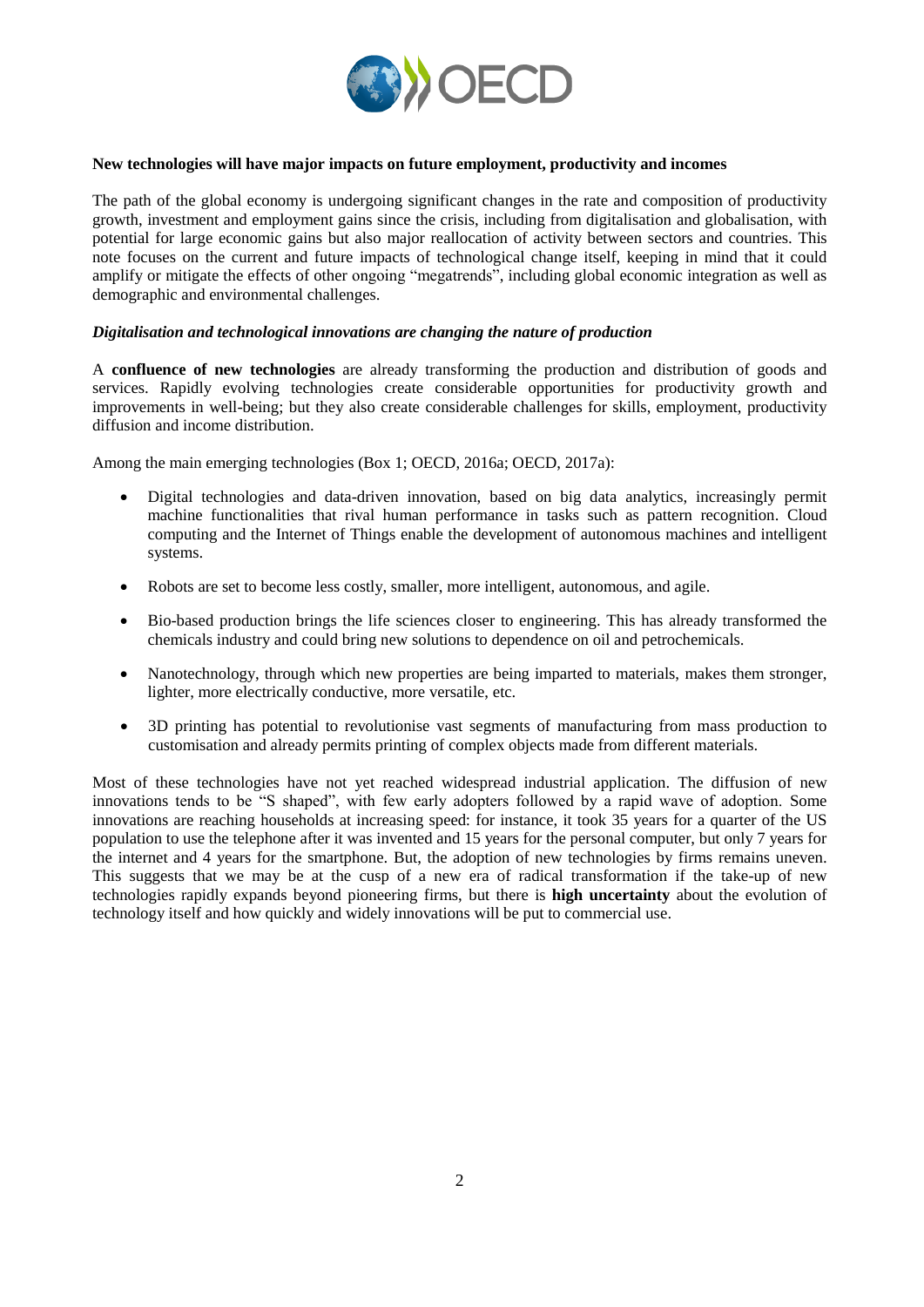

#### **Box 1. Disruptive production technologies**

Many technological breakthroughs will disrupt the way goods and services are produced and distributed over the next 10 to 15 years, requiring potentially radical adaptation in business models, skills systems and policies. New advances in digital technologies, data science, new materials are already used in production and more transformational technologies are on the horizon in a range of industries (OECD, 2016a; OECD, 2017a).

The *Internet of Things* (IoT) is spreading rapidly and promises a hyper-connected, digitally responsive society. By 2030, it is estimated that 8 billion people and maybe 25 billion active "smart" devices will be interconnected and interwoven in one huge information network (OECD, 2015d). The largest impacts are expected in healthcare, manufacturing (with sensors enabling comprehensive supply chain intelligence) and network industries. According to Vodafone (2015), the IoT reduces industrial costs among industrial adopters by 15% on average. How fast and how effectively the IoT will evolve over the next 15 years depends to a large extent on the roll-out of fixed and mobile broadband and the decreasing cost of devices, as well as on the ability of businesses to build data analytics capacity.

*Big data analytics* is a set of techniques and tools to process and interpret large volums of data, including data mining, profiling, business intelligence, machine learning and visual analytics. The exploitation of big data, in combination with sensors and the IoT, will become a key determinant of innovation and competitiveness for individual firms. It allows firms to closely monitor and optimise their operations, not only by gathering large volumes of data on their production processes or service delivery, but also on how customers approach them and place orders, allowing them to eliminate errors, reduce inventories and speed up delivery. It also provides consumers with more personalised products and services that are specifically tailored to their needs. Firm-level evidence suggests that using data-driven innovation can raise labour productivity by 5 to 10% relative to non-users (OECD, 2015d).

*Artificial intelligence* (AI) refers to the ability of machines and systems to perform a broad variety of cognitive tasks, such as sensing, processing oral language, learning, making decisions and manipulating objects accordingly – using a combination of big data analytics, cloud computing, IoT and machine-to-machine communication. AI is expanding the roles of robots, which have been traditionally limited to monotonous tasks requiring speed, precision and dexterity; more autonomous and agile AI-enabled robots are set to become increasingly central to logistics and manufacturing. Sectors that are likely to experience radical transformations include agriculture, chemicals, oil and coal, rubber and plastics, shoe and textile, transport, construction, defence, and surveillance and security. For instance, autonomous drill rigs could increase mining productivity by 30% to 60% (Citigroup-Oxford Martin School, 2015). AI will also be increasingly deployed in a wide range of services including entertainment, medicine, marketing and finance.

*Nanomaterials* display unique optical, magnetic and electrical properties that can be exploited in various fields, from healthcare to textile ("smart fabrics"), construction (functional building materials such as self-cleaning concretes) and energy technologies. Areas of application already encompass medicine, imaging, energy and hydrogen storage, catalysis, lightweight construction and UV protection, and the spectrum of commercially viable applications is expected to increase over the next few years. However, both the development of nanomaterials and their commercialisation have expanded much more slowly than initially anticipated in the 1980s. Technical constraints and uncertainties over their toxicity to humans and the environment continue to hinder the development of cost-effective, large-scale commercial applications of nanomaterials.

*Synthetic biology* draws on engineering principles to manipulate genetic materials in living organisms. It allows for the design and construction of new biological parts and the re-design of natural biological systems. It is expected to have a wide range of applications in energy (e.g. relatively low-cost transport fuels), medicine (e.g. vaccine development), agriculture (e.g. engineered plants) and chemicals (bio-based production of new materials), but it also raises major legal and ethical issues.

*3D printing* or additive manufacturing encompasses different techniques that build products by adding material in layers, often using computer-aided design software. 3D-printing processes are primarily used for rapid prototyping, models and tools. More recently, as materials, accuracy and the overall quality of the output have improved, 3D printing has widened its scope of application. The technology allows for design flexibility, the personalisation of highly complex samples and components, reduced waste, and can remove the need for assembly in some stages of production. It is set to bring about new products in health, medicine and biotechnology, as well as metal processing in the automotive, defence and aerospace industries. However, this technology must overcome both technical and regulatory challenges if it is to permeate industrial processes on a large scale.

*These technologies build on and feed into each other*. For instance, cloud computing enables the IoT, which generates large amounts of data for big data analytics, in turn fuelling advances in machine learning and AI, etc. Many of these technologies are still at an early stage of commercial application compared to the potential they offer, but the IoT, big data analytics and artificial intelligence are – or will likely become in the near-future – pervasive enabling technologies, which could accelerate the pace of change. Besides technical constraints, some of the challenges that will need to be met are dealing with privacy and security risks and filling gaps in IT and data science skills.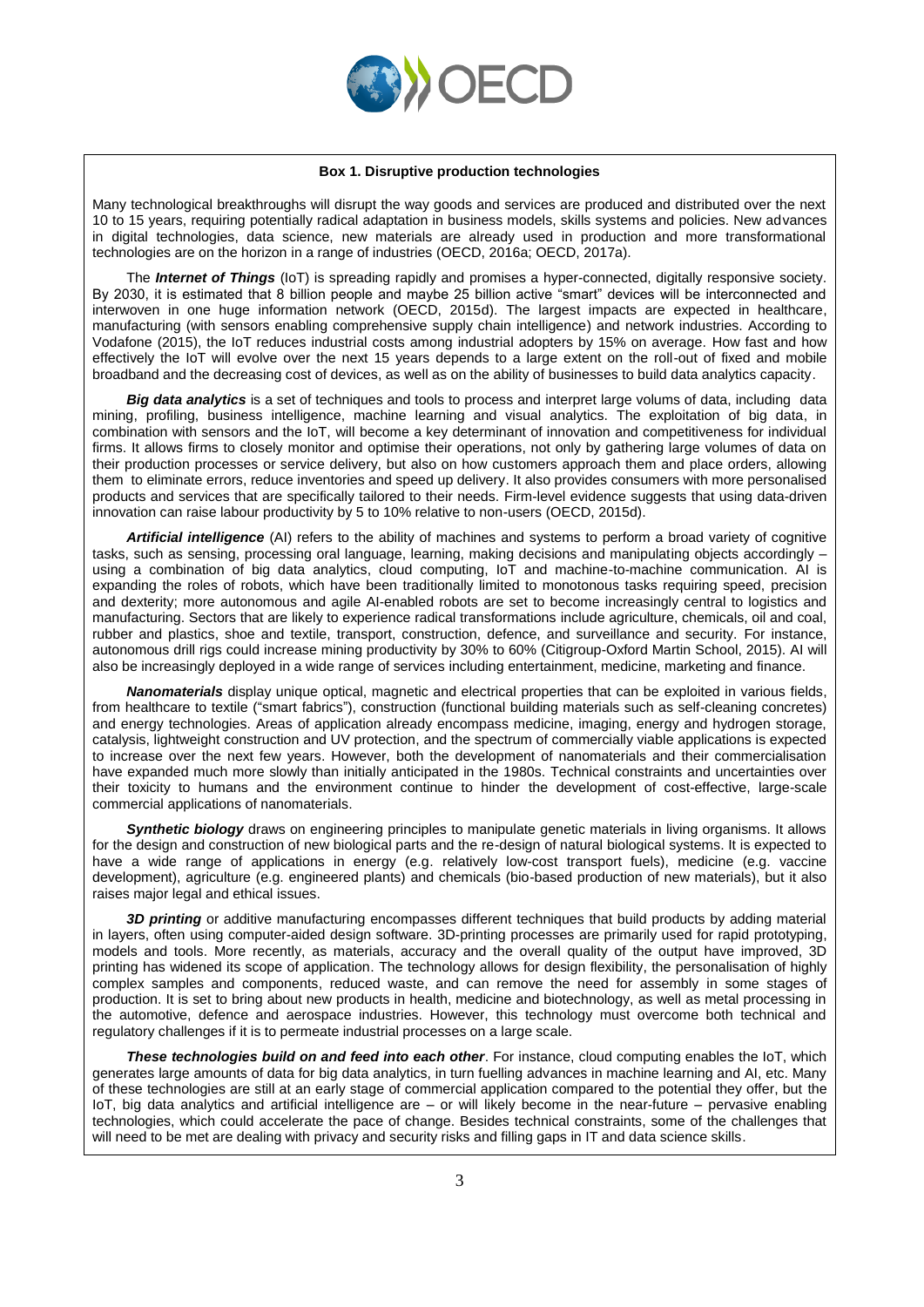

The **digital transformation** is affecting the way the economy and societies operate, propelling changes in the scale, scope and speed of businesses and the structure of markets. The storage of information in digital binary form – bits rather than atoms – has made data easy to store and costless to share. As a result, digitalisation has considerably reduced several costs of economic exchange, changing the models for value creation (Golfarb and Tucker, 2017; OECD, 2015d):

- *Search costs*: low search costs facilitate exchange (often enabled by digital platforms) improve the quality of matches and enable unused capacity to be filled more efficiently, but have not eliminated price dispersion. The ease of finding and comparing information online could either facilitate the discovery of new, unknown products or generate "superstar" effects depending on the industry.
- *Replication costs*: digital goods have close to zero marginal costs and are non-rival. Their availability and pricing therefore depends on legal and technical tools to make them excludable.
- *Transportation costs*: as the costs of long-distance communication and the costs of distributing digital goods approach zero, distance should matter less for economic transactions.
- *Tracking costs*: low costs of tracking consumer behaviour enable personalisation and targeting, while raising privacy issues. This has led to widespread use of personalised targeted advertising, but there is limited evidence to date that it may have resulted in price discrimination among consumers.
- *Verification costs*: low costs of verifying identity and reputation of online and offline businesses (e.g. rating systems) may have reduced the value of brands to convey information about quality.

In turn, these changes affect the structure and operation of markets. A **digital platform economy** has been growing rapidly, providing online marketplaces for information (e.g. Google, Facebook), goods (e.g. Amazon, eBay) and services (e.g. Uber, Airbnb). The digital economy gives prominence to **intangible capital** (intellectual property, algorithms, software, data) over tangible capital (OECD, 2018). The falling cost of gathering, storing and managing data has made it easier to extract usable meaning from vast quantities of data – leading to an increasingly "data-driven" economy where data itself is a more valuable asset at the same time as it feeds into improvements in algorithmic intelligence and machine learning.

This intangible nature and the fact that digital products are replicable at low or no cost affect the **dynamics of entry and competition in digital markets** (OECD, 2018). On the one hand, it reduces the cost of innovation and creates opportunities for small-scale producers, for instance in the "app economy". In particular, cloud computing has given small firms access to computing power without large upfront investments; and online advertising and distribution drastically reduces marketing costs. This gives rise to **"scale without mass"** (Brynjolfsson et al., 2008) where digital players can grow large networks and markets in a short time with a small number of employees and few physical assets. It also creates opportunities for creative destruction at an accelerated pace; some formerly major digital players have exited the market after losing large market shares to new entrants. On the other hand, the digital economy features massive economies of scale, potentially creating **winner-take-most dynamics** in a range of industries. This may be reinforced by strong reputation and network effects, which foster digital market concentration, as well as economies of scope in data collection and analysis which may favour incumbents over new competitors where access to data is a driver of competitiveness.

## *Emerging technologies will profoundly affect the dynamics of productivity, investment and trade*

The economic and policy ramifications of new technologies are far-reaching. The digital transformation is already shaping investment, trade, jobs and skills. The influence of further disruptive innovations is bound to rise as technological change accelerates, in confluence with other "megatrends" such as demographic changes and globalisation. However, the productivity benefits of new technologies may not accrue without efforts by firms and policymakers to speed up their adoption, foster productivity diffusion from the most innovative firms to the rest, and enable highly productive firms to grow. Policy conditions that favour experimentation and reallocation, as well as the availability of a high-quality talent pool for managers and workers, are critical conditions for technologies to spread and yield wide-ranging improvements in productivity and incomes.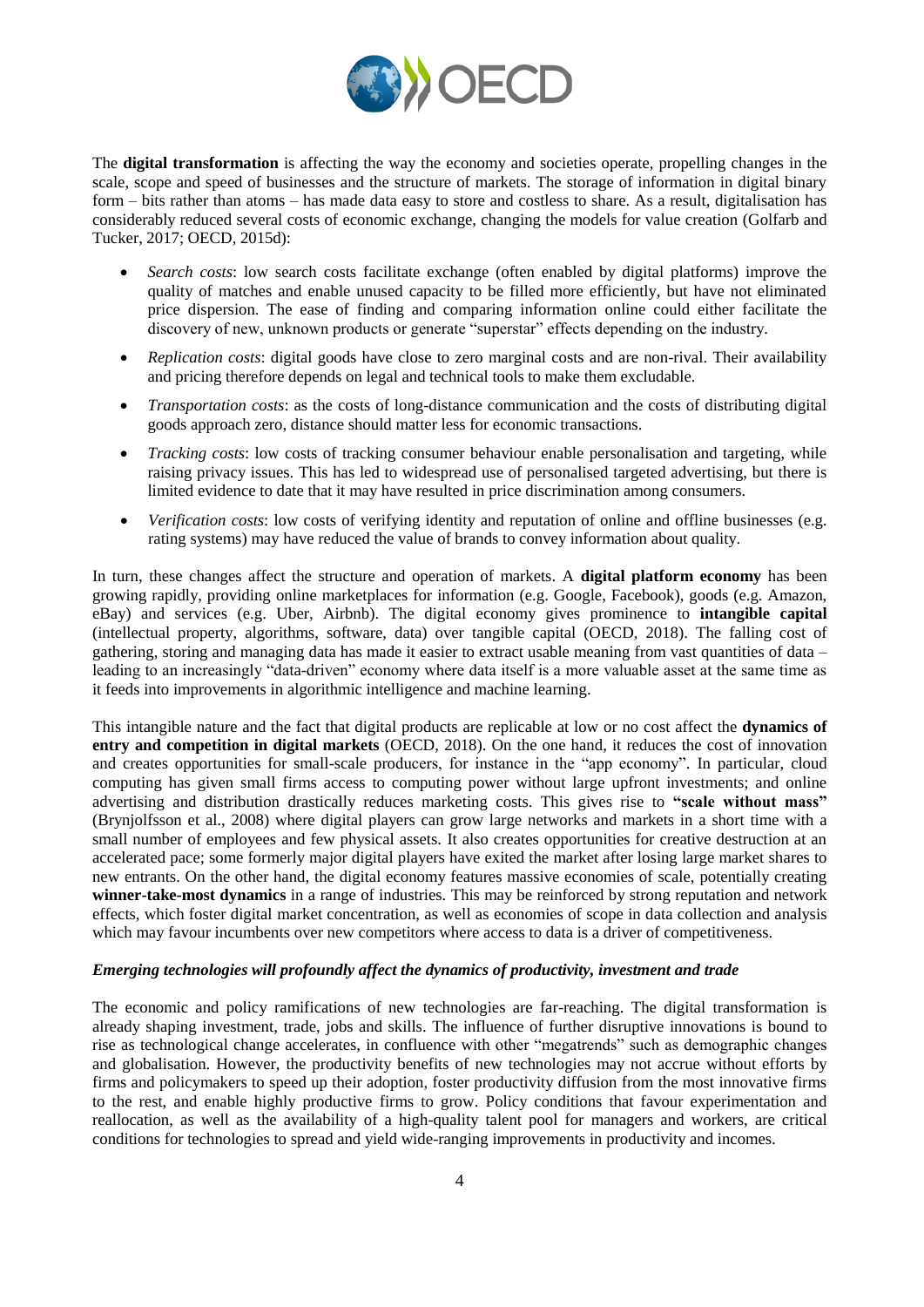

## *The productivity puzzle*

**Innovation is a catalyst for long-term productivity and income growth.** The digital transformation and the new wave of transformative production methods are based on general purpose technologies, like electricity or the steam engine in past industrial revolutions, that can radically improve methods of production, but require a potentially long period of adaptation and adoption as well as a successful process of "creative destruction".

Information and communication technologies (ICT) have been a driver of productivity growth since the 1990s in the United States, but at a slower pace since the crisis and less so in other economies (OECD, 2015a; Bloom et al., 2012). As advanced economies converge towards the frontier, growth should become increasingly innovation-driven; while for emerging economies that have come less far along the convergence process, the ability to successfully absorb already developed technologies is key to raise productivity and speed structural change.

However, new technologies do not appear to have materialised in the aggregate productivity numbers so far. Instead, recent decades have witnessed a **"productivity slowdown"**, reflecting both slower capital deepening and weaker growth in total factor productivity (Figure 1). A pessimistic view holds that this reflects a permanent slowing pace of innovation and a less drastic impact of the ICT revolution compared to previous waves of general-purpose technologies (Gordon, 2012). The more optimistic view is that the underlying rate of technological progress has not slowed, but the potential of emerging technologies has yet to be exploited as realising its productivity benefits requires adaptation in organisational structures (Brynjolfsson and McAfee, 2011). Mokyr (2016) argues that the discoveries of the past decades, starting with advances in computing, will fuel a positive feedback loop between scientific and technological progress that will result in accelerating innovation and sustained growth. Measurement challenges related to the digital economy, in particular for the accurate measurement of intangible capital services and knowledge-based inputs, could also have led to misestimate the rate of productivity growth. The debate between these arguments is far from settled. The potential of advances in ICT to propel growth in the future remains uncertain in part due to the uncertain outlook for sustained innovation at the frontier, but more importantly depending on adoption lags and long-term penetration rates of such technologies.



#### **Figure 1. Contribution to potential output growth per capita**

*Note*: G-20 advanced includes Australia, Canada, France, Germany, Italy, Japan, Korea, the United Kingdom and the United States. G-20 emerging includes Argentina, Brazil, China, India, Indonesia, Mexico, Russia, South Africa and Turkey. Decomposition based on a Cobb-Douglas production function, using the population aged 15-74 years. The productive capital stock excludes housing investment.

*Source*: OECD Economic Outlook database; and OECD calculations.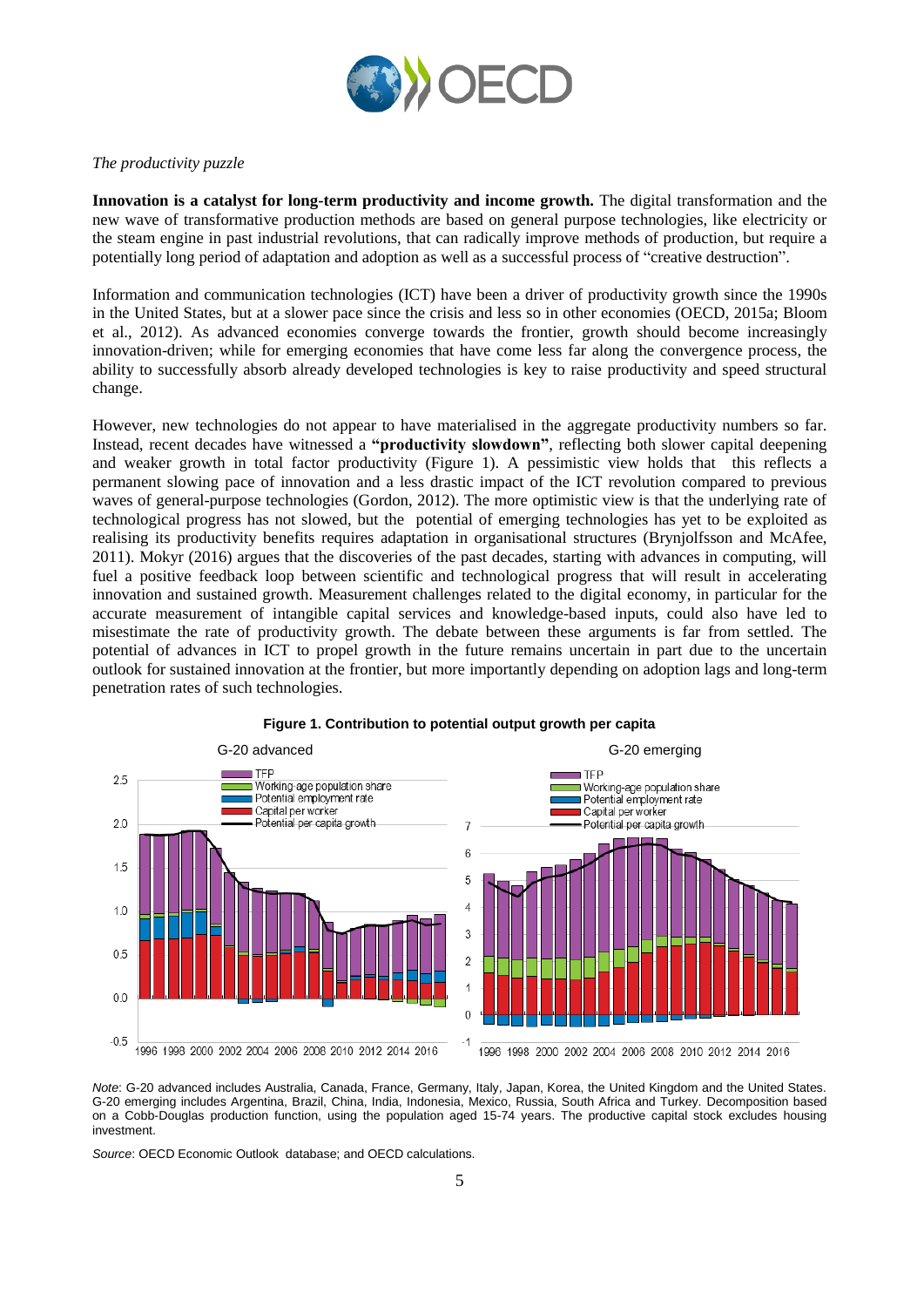

## *Adoption and diffusion of new technologies and complementary investments*

The **pace of adoption and diffusion** will drive the extent to which the emergence of breakthrough innovations can lead to accelerating productivity. While the use of ICT tools has steadily progressed in recent years, **the uptake of new technologies by firms remains uneven** (Figure 2). Most firms in advanced economies now have a broadband connection and a webpage or a website, but advanced ICT applications such as enterprise resource planning software, cloud computing and big data are used in only a minority of businesses, usually the larger enterprises (OECD, 2017b).



**Figure 2. The uptake of digital technologies is uneven across firms and countries** % of enterprises in each employment size class, 2016

*Note*: Data refer to manufacturing and non-financial market services enterprises with ten or more persons employed Source: OECD ICT Access and Usage by Businesses database, [http://oe.cd/bus.](http://oe.cd/bus)





Labour productivity: value added per worker, index 2001=100

*Note*: Based on 24 OECD countries for manufacturing and business services, excluding the financial sector, for firms with at least 20 employees. Frontier firms are the 5% of firms with the highest labour productivity by year and 2-digit industry.

*Source*: Andrews et al. (2016).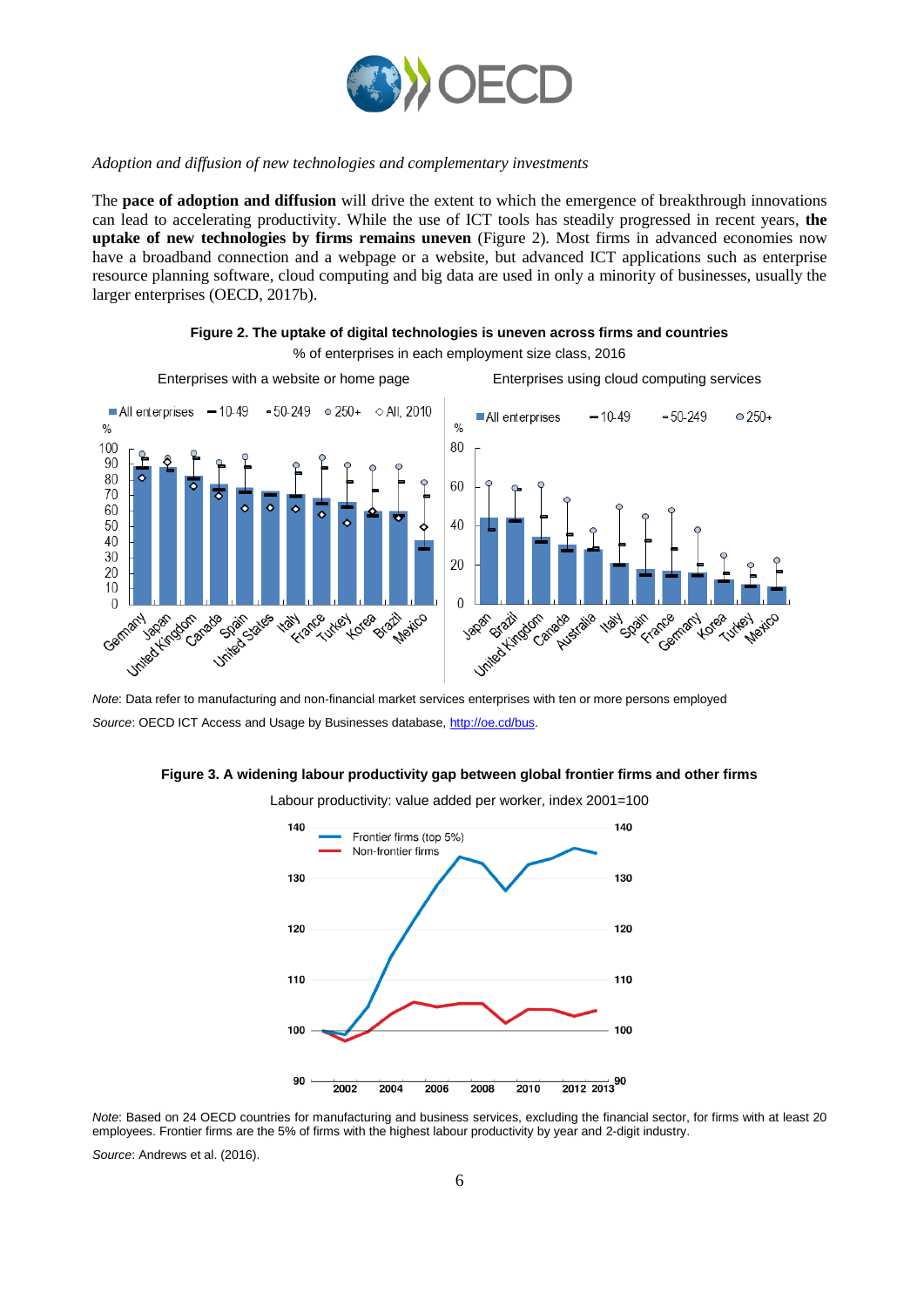

The slow pace at which innovations spread from early adopters throughout the economy is likely to fuel the growing divergence between firms that are global leaders and the rest (Andrews et al., 2016). While frontier firms have been forging ahead with innovation and robust productivity growth since the early 2000s, the productivity of non-frontier firms has largely stagnated, weighing on aggregate productivity growth (Figure 3).

**Harnessing the potential of new technologies to galvanise economies requires closing the divide between frontier and lagging firms**, with enterprises investing in complementary assets, including intangible capital, and adapting their business models; workers acquiring new skills; and countries developing their digital infrastructure and adopting favourable framework policies.

- *An enabling environment* that facilitates the entry and growth of highly productive firms as well as the exit of unproductive ones. Firms are better able to learn from the global frontier in more open trade and investment regimes, where they can build and leverage global connections. As market scale helps firms grow in the digital economy where marginal costs are close to zero, lifting barriers to cross-border transactions can contribute to fostering innovation. Policies that enhance competition mitigate the productivity divergence between leading firms and laggards, whereas entry barriers in product markets stifle the diffusion process (Andrews et al., 2016). Successful adoption is also helped by policies that do not stand in the way of firms experimenting and scaling up, such as flexible labour market policies and tax regimes that encourage early-stage equity finance (Andrews et al., 2018).
- *Physical and intangible capital*. New technologies are in part embodied in physical assets as well as intangible assets, and require practical investigation and tacit knowledge to implement. Investments in knowledge-based capital – such as R&D, databases, intellectual property and organisational capital – underpin innovations and facilitate the absorption and implementation of new ideas. For instance, local R&D is key to incorporate and adapt foreign technologies to local conditions. However, the accumulation of knowledge-based capital has slowed down since the early 2000s (OECD, 2015a). Following the onset of the financial crisis, fixed asset investment sharply declined although KBC investment was somewhat more resilient.



## **Figure 4. ICT investment by asset, % of GDP, 2015**

*Source*: OECD, Annual National Accounts Database, http://www.oecd.org/std/na, Eurostat and national sources.

 *Organisational change and managerial skills*. Realising the gains from general-purpose technologies often entails restructuring organisational forms and rethinking business models. In turn, this requires considerable managerial skill. Empirical evidence suggests that an economy's speed of productivity convergence is positively related to the quality of its managerial capital (Andrews and Westmore, 2014; Bloom et al., 2012). The scarcity of managerial skills can be a serious constraint to successful uptake of technologies, particularly in emerging markets.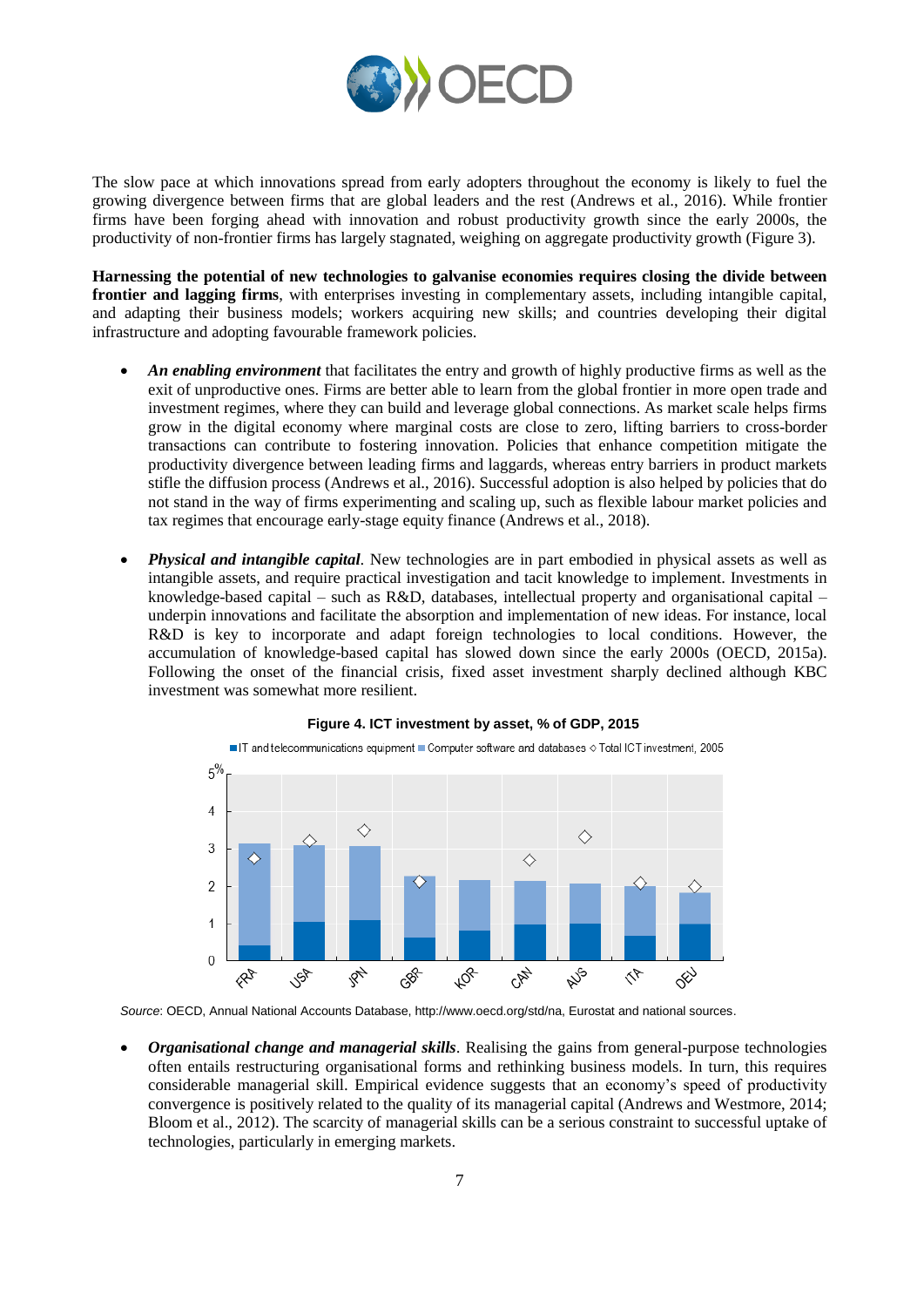

- *Access to talent and complementary skills* is a critical condition for the successful adoption of new technologies and best practices. Upgrading ICT skills of the workforce, including for non-ICT specialists, favours the adoption of digital technologies, with targeted training for the low skilled being particularly effective (Andrews et al., 2018).
- *Digital infrastructure*. Fully benefitting from digital technologies requires comprehensive, reliable and secure telecommunications infrastructure, including high bandwidth broadband, wireless networks and mobile and landline telecommunications networks. Providing coverage to remote rural areas, particularly in large countries, will facilitate the development of integrated domestic markets (OECD, 2017b).

In sum, the invention and dissemination of new technologies that transform the nature of production have tremendous potential to lift global productivity growth, but there are large unexploited opportunities, particularly among smaller firms, and it could take considerable time for such technologies to spread. This creates high uncertainty about how much their productivity potential can yield tangible gains in the next 10-15 years.

Learning how to use technologies, as well as accessing the complementary skills, will be a particular challenge for firms in developing economies that stand further from the technological frontier or where **technologies developed elsewhere may need to be adapted to local conditions** (such as limited telecommunications infrastructure or unreliable power supply, but also availability of skilled operators and local demand). Over a long time period, adoption lags for major new technologies have converged across countries, but long-run penetration rates once technologies are adopted have diverged between advanced and developing countries (Comin and Mestieri, 2017).

Emerging markets with large **informal sectors** may also face particular challenges to harness the potential of new technologies. Informal firms are typically characterised by low managerial skills and face particularly acute difficulties in access to finance (La Porta and Shleifer, 2014). The lack of access to credit may constrain their ability to invest in physical and intangible capital as well as training of their workers. On the other hand, some aspects of the digital transformation, for instance e-payments and mobile payments, may encourage businesses to formalise (McKinsey Global Institute, 2016).

## *The international division of labour and development paths*

Technological progress and **globalisation** have in the past reinforced each other, with trade facilitating the diffusion of innovation and technological advances lowering trade costs. The fragmentation of production in **global value chains** (GVCs) since the 1990s has been enabled by drastic reductions in the costs of ICT and has in turn reinforced channels for international knowledge-sharing. For small enterprises, digital technologies reduce the cost of finding buyers abroad, making it easier to grow through exports at early stage and enabling some firms to be "born global".

The structure of GVCs has shifted in the past two decades, with some manufacturing value chains pivoting away from traditional high-income centres of production towards increasingly being centred around emerging economies in Asia. Advanced economies remain central in services value chains, though IT services have become more influential in production networks for all countries. Being a hub in GVCs with access to a large variety of foreign inputs remains associated with faster diffusion of knowledge and productivity catch-up of non-frontier firms (Criscuolo and Timmis, 2017).

Technological trends such as digitalisation, automation and 3D printing are likely to bring further changes to the landscape of global trade. **The reconfiguration of global value chains could create disruptions for emerging economies** that rely on industrialisation as a path to catch-up. There are concerns that the digitalisation of production could reverse the importance and length of GVCs and reorient global production and trade back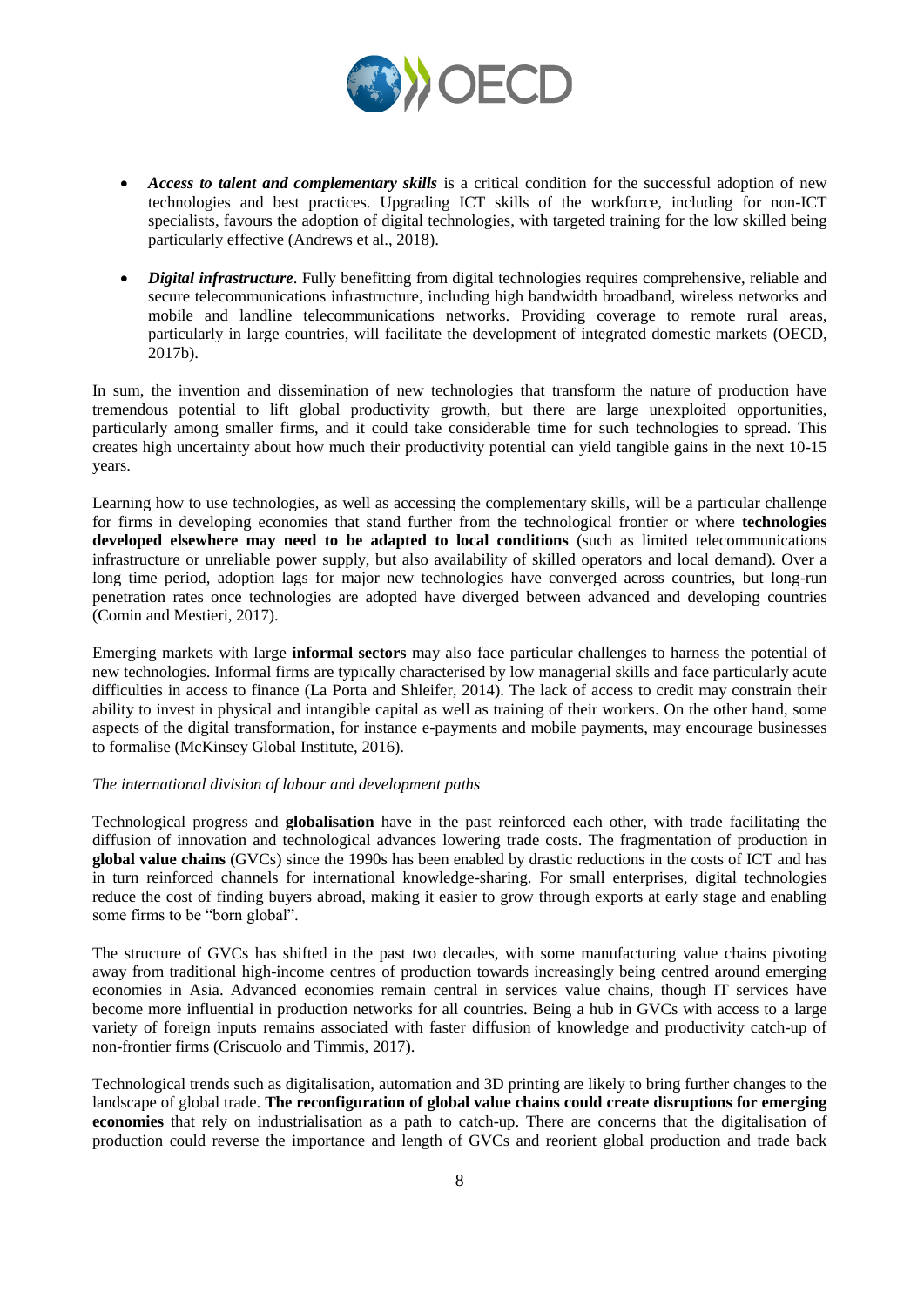

towards advanced countries (**"reshoring"**). Evidence of reshoring is limited to date, but concerns are rising that robotics, automation, computerised manufacturing and artificial intelligence could in the future reduce the advantages of production in emerging economies, at the same time as technologies such as 3D printing could tilt the scales towards small-scale localised production. As a result, **new technologies could erode the cost advantage of emerging economies in low-tech manufacturing** as a source of jobs and growth along their development path. The risk of premature deindustrialisation may challenge the feasibility of catch-up through climbing the manufacturing ladder. A forward-looking exercise based on the formulation of different scenarios for the next 10-15 years indicates that the future of GVCs may be different than in the past (DeBacker and Flaig, 2017).

On the other hand, the digital economy and new production technologies could offer large emerging economies new **opportunities to "leapfrog" the traditional development path**. Leapfrogging technologies could be facilitated where some emerging economies may not be encumbered by existing (legacy) regulations or large incumbent players that may create obstacles to the growth of the digital economy and new business models in more advanced economies. Some successful examples are mobile banking in Africa or digital IDs in Estonia, and the jump to optic fibre and mobile internet access skipping over the copper stage. Kenya and Nigeria are more advanced in mobile banking than many OECD countries. In 2015, 45% of Kenya's GDP was transacted through M-PESA, a mobile money transfer and financing service (AfDB/OECD/UNDP, 2017) and formal banking in Kenya has tripled from around 26% in 2006 to 75% in 2016 (Central Bank of Kenya, Kenya National Bureau of Statistics & FSD Kenya, 2016)

Proficiency in new production technologies, particularly those most suited to conditions in developing countries, may in fact be the only way to avoid a widening gap between technologically advanced countries and others. For example, certain state-of-the-art robots are relatively inexpensive and do not require highly skilled operators; China is already one of the world's largest users of industrial robots. Digitalisation is also widening the scope of services trade and creating new models to connect businesses to overseas clients. It has allowed, for instance, India to grow an internationally competitive IT and business services sector before d[eveloping a strong manufacturing base. But, **developing countries will face numerous challenges to avail themselves of these new opportunities**. It will be critical to upgrade production systems, skills and telecommunications infrastructure on which future competitive advantages will build, in order to speed structural transformation and avoid falling behind in the absorption of new technologies.

The technologically-driven shift of global businesses may challenge growth and job prospects around the world, but particularly in some developing regions with lower technological readiness. Latin America, Southeast Asia and many developed regions, which have ageing and often relatively well-educated populations, may be better placed to jump on the bandwagon of new generation supply chains. On the other hand, consolidated and technologically-enhanced value chains create a particular challenge for regions with fast-growing working age populations, such as sub-Saharan Africa or South Asia (OECD, 2017j). Despite significant improvements in technological readiness in Africa (especially mobile phone penetration), gaps with advanced economies and ASEAN are large and have been growing. Africa is lagging on broadband speed as only 1.4 percent of Africans have a fixed broadband connection. Lack of high-speed connectivity is a critical bottleneck for developing new models of production, which are inevitably built on the infrastructure of the digital revolution. Even the most tech-savvy countries in the region – South Africa, Mauritius, Botswana, Namibia, and Kenya – are still far behind in adopting ICT technologies (AfDB/WB/WEF, 2017).

## **This will impact the world of work as activities evolve, new business models emerge, returns to skills change and the structure of employment adapts**

New production technologies will play an important role in determining the **availability, nature and quality of jobs**. How widely the dividends from higher productivity are shared when they arise will be critical in a context where inequalities have increased in many countries over the last decades. The future of work will undoubtedly generate unparalleled opportunities for new and more productive jobs, but also wide-ranging disruptions and risks for the inclusiveness of growth, as some skills become obsolete while others are in high demand, and as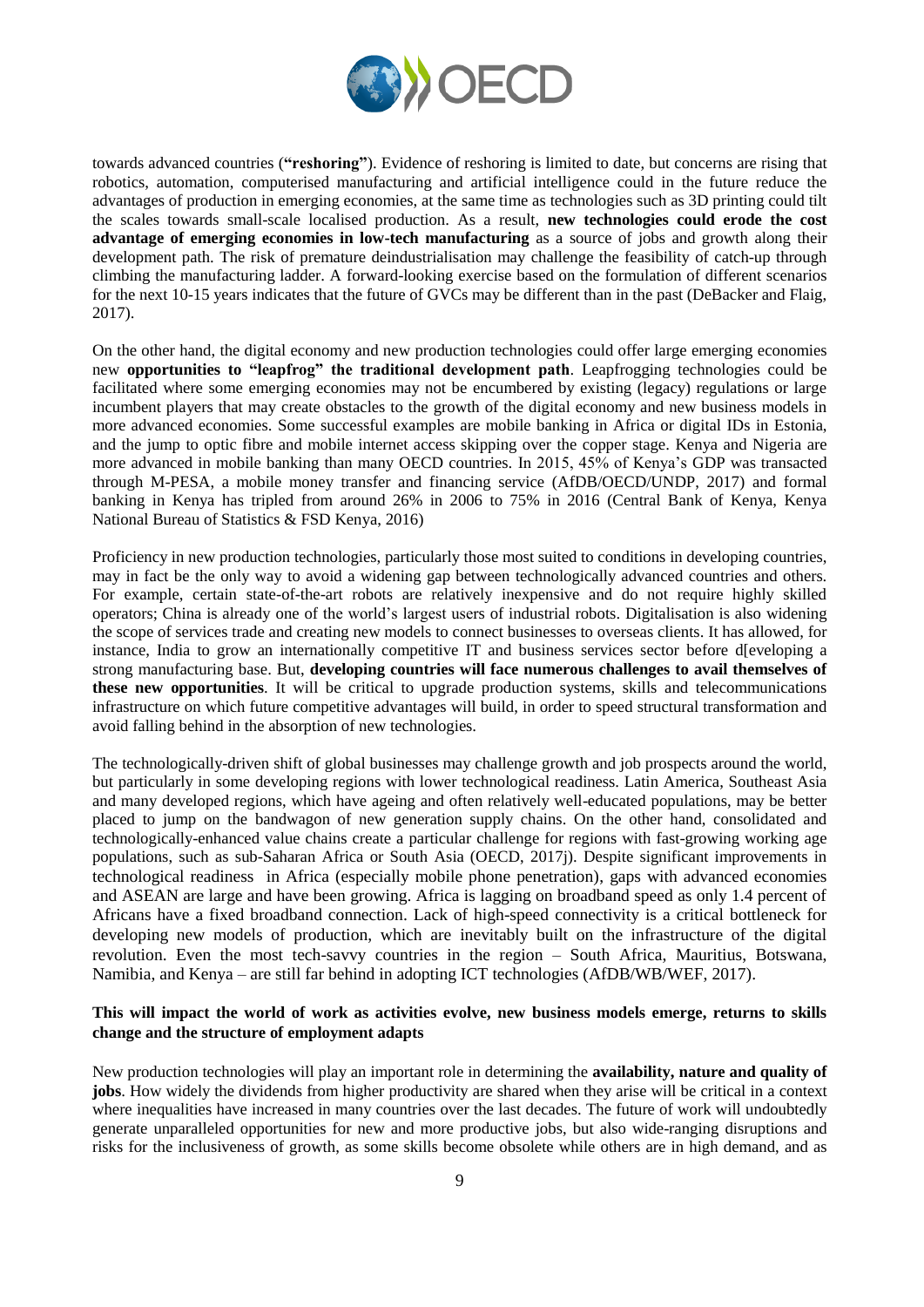

jobs are destroyed in some industries and regions while others emerge elsewhere. This section focuses on the consequences of automation and digitalisation as the two technological trends most likely to impact the future of work.

## *Trends in inequality and labour compensation*

**Income inequality** has risen over the last three decades in advanced economies, with a broad pattern of rapidly rising incomes at the very top and stagnation at the bottom. In OECD countries, the top 10% of the income distribution earned about seven times the income of the bottom 10% in the mid-1980s; this ratio has increased to almost ten times by the mid-2010s, and the Gini coefficient for the area increased over the same period. In emerging economies, the picture is more contrasted: since the 1990s, income inequality has risen in South Africa and China, but it has declined in several large Latin American economies albeit from high levels.

Technological change is likely to have contributed to widening labour earnings inequality by shifting labour demand towards the high-skilled ("skill biased technical change") and towards less automatable low-skill tasks. It may also have contributed to the **reduction in the share of labour in income**, the failure of wage growth to keep up with productivity growth in both manufacturing and services (Figure 5). Evidence on the drivers of the decline in the labour share remains limited, but some studies suggest that advances in ICT lowering the cost of investment goods (Karabarbounis and Neiman, 2014), as well as "scale without mass" and "superstar" dynamics unleashed by digitalisation and globalisation (Autor et al., 2017) have played a role. Regional inequalities may also be exacerbated by the adoption of technology; for instance in the United States, regions most exposed to the adoption of robots saw large negative effects on employment and wages (Acemoglu and Restrepo, 2017).



**Figure 5. The decoupling of wages and productivity**

1. "Wage inequality" refers to total economy due to data limitations.

*Note*: Unweigthed average of 24 OECD countries. In Panel A, all series are deflated by the total economy value added price index. In Panel B, all series are deflated by the value added price index excluding the primary, housing and non-market sectors.

*Source*: Schwellnus et al. (2017).

Hence, it will not only be a challenge to realise the productivity benefits of new technologies throughout the economy; it will also be necessary to ensure that workers widely share in these benefits. These challenges are interwoven in a **"productivity-inclusiveness nexus"** (OECD, 2016g): OECD research suggests that wage dispersion is linked to the productivity dispersion between firms (Figure 6; Berlingieri et al., 2017) with both globalisation and digitalisation strengthening this link. Some features of the digital economy that may lead to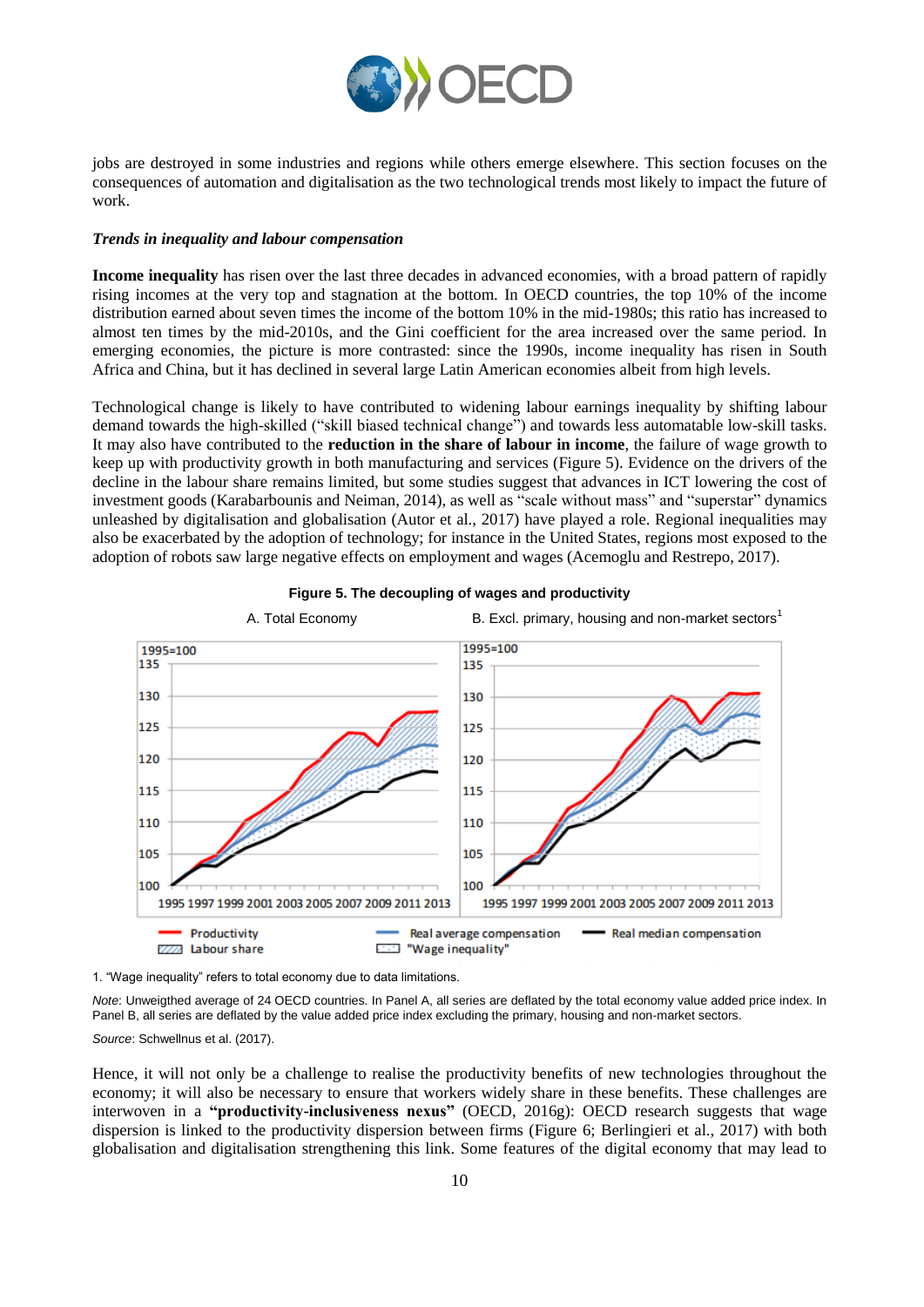

higher market concentration could potentially exacerbate this trend. Frontier firms have been better placed to lock-in superior productivity performance, which may have translated into larger wages paid to their employees, accounting for part of the increased earnings inequality across firms. Higher income inequality in turn constrains the ability of low-income groups to contribute to economic growth, hindering their ability to invest in quality education and skills throughout their lives and that of their children. Unequal countries also do show larger skill mismatch, with significant negative effects on productivity. In addition, large inequalities jeopardise future growth and productivity potential through low labour force participation, low employability as well as marginal attachment to the labour market.



#### **Figure 6: Wage and productivity dispersion**

*Note:* The line plots the average additional dispersion (log difference between 90<sup>th</sup> and 10<sup>th</sup> percentile) in a given year compared to 2001, controlling for specific country-sector fixed effects, using data from AUS, AUT, BEL, CHL, DNK, FIN, FRA, HUN, ITA, JPN, NLD, NOR, NZL, SWE for wages and productivity; and AUS, FIN, FRA, HUN, ITA, JPN, NLD, NOR, NZL, SWE for overall earnings.

*Source*: Berlingieri, Blanchenay and Criscuolo (2017).

#### *Shifts in the demand for skills*

Digitalisation and automation will alter the demand for skills as some tasks and jobs are automated, jobs are created in new activities and employment shifts between firms and across sectors. **Technological advances increasingly require cognitive skills**, such as the interpretation, analysis and communication of complex information and problem-solving, while automation is reducing the demand for basic and manual skills in the manufacturing sector. Workers performing "routine" tasks tend to be at higher risk of losing their jobs to automation.

Using micro-level indicators on tasks actually performed by individuals in their jobs (which accounts for the large variation in task content within occupations), it is estimated that 14% of jobs on average in the OECD are at a **high risk of automation** in the next 15 years, with more than 70% automatibility.. A much larger share of jobs – around one third – will see significant change in tasks and how tasks are carried out. Among G-20 countries covered by these estimates, the share of jobs thwt could see more than half of their tasks automated ranges from about 37% in the United States and the United Kingdom to 54% in Germany and Japan and close to 60% in Turkey. Automatibility strongly decreases in the level of education and income of the workers. At the same time, **the pace and depth of change are uncertain**, as they depend on the speed of technological change and of diffusion of technologies throughout the economy as well as on policy reponses. On the one hand, job automatibility may be overestimated insofar as the methodology (based on Arntz et al., 2016) reflects expert assessment of technological capabilities rather than the actual utilisation of such technologies, and workplaces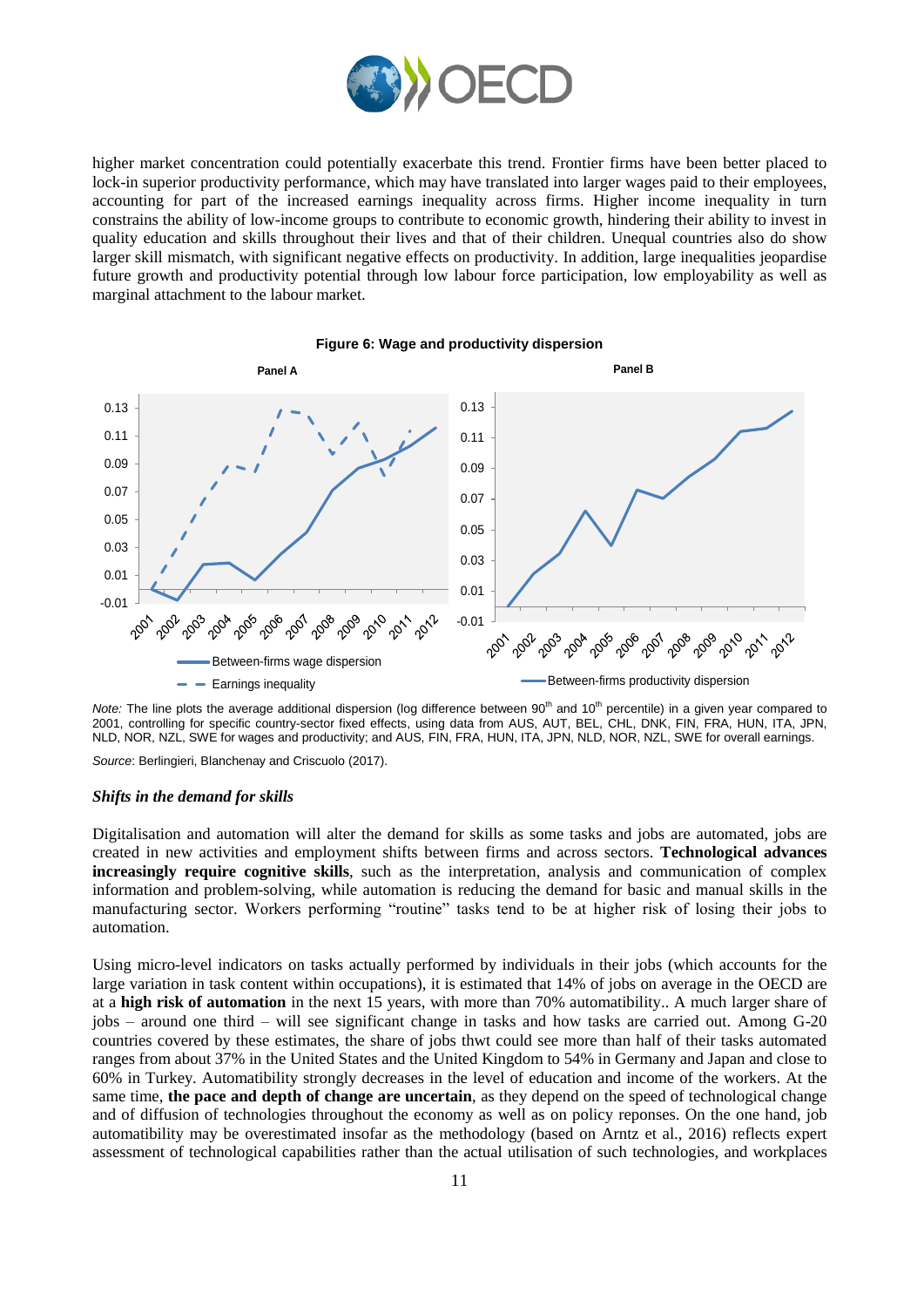

may also adjust the content of jobs to a new division of labour where with workers increasingly perform tasks that are complementary to new technologies. On the other hand, faster than anticipated advances in machine learning and artificial intelligence may expose a wider range of tasks than expected to automation risk. The extent to which task automatibility translates into job losses will also depend on whether workplaces are able to adjust the mix of tasks performed by workers to new demands as much as in past episodes, where workers tended to shift within occupations to new tasks that are complementary to machines.

OECD evidence suggests that to date, **job losses have centred on people with mid-level skills who perform routine tasks** (Figure 7; OECD, 2017f). Shifts in skills demand, whether due to technology, trade or consumer preferences, thus lead to labour market polarisation in advanced economies with a decline in the share of middle-skill jobs, relative to high-skill jobs that are complementary to technology and low-skill service activities. Empirical research has confirmed that so far ICT, while having largely neutral effects on total employment, has played a role in job and wage polarisation in advanced economies (Autor and Dorn, 2013; Autor et al., 2015; Michaels et al., 2014). The trend is less clear for emerging economies, where middle-wage occupations such as service and construction jobs are likely to see net job growth, although in China alone more than 100 million workers could need to learn new skills and switch occupations if automation is adopted rapidly (McKinsey Global Institute, 2017).



#### **Figure 7: Job polarisation by country**

*Note*: OECD is the unweighted average of 24 countries. For Japan, 1995-2010.

*Source*: OECD Employment Outlook 2017; European Union Labour Force Survey; Labour force surveys for Canada, Japan and the United States; and OECD calculations.

This phenomenon and the associated squeezing of the middle class have been sources of major anxieties in a number of advanced economies. **Many current workers are not equipped with the adequate skill set** for technologically advanced activities. Data from the PIAAC Survey of Adult Skills show that, on average across the 33 participating countries and regions, 55% of workers lack the basic problem-solving skills that are needed in a technology-rich environment. More than 20% of workers in OECD countries lack the basic literacy and numeracy skills that provide the basis for future learning (Figure 8). In advanced economies, 42% of the workers using office productivity software at work every day lack the ICT skills required to use these technologies effectively (OECD, 2017b). This makes reskilling and upskilling crucial for new production technologies to bear fruits for workers. It will be a particular challenge for emerging economies to upgrade education and workforce training, in order to meet skills needs that shift from manual dexterity and basic functional skills towards more cognitively intensive abilities such as data analytics, problem solving and critical thinking.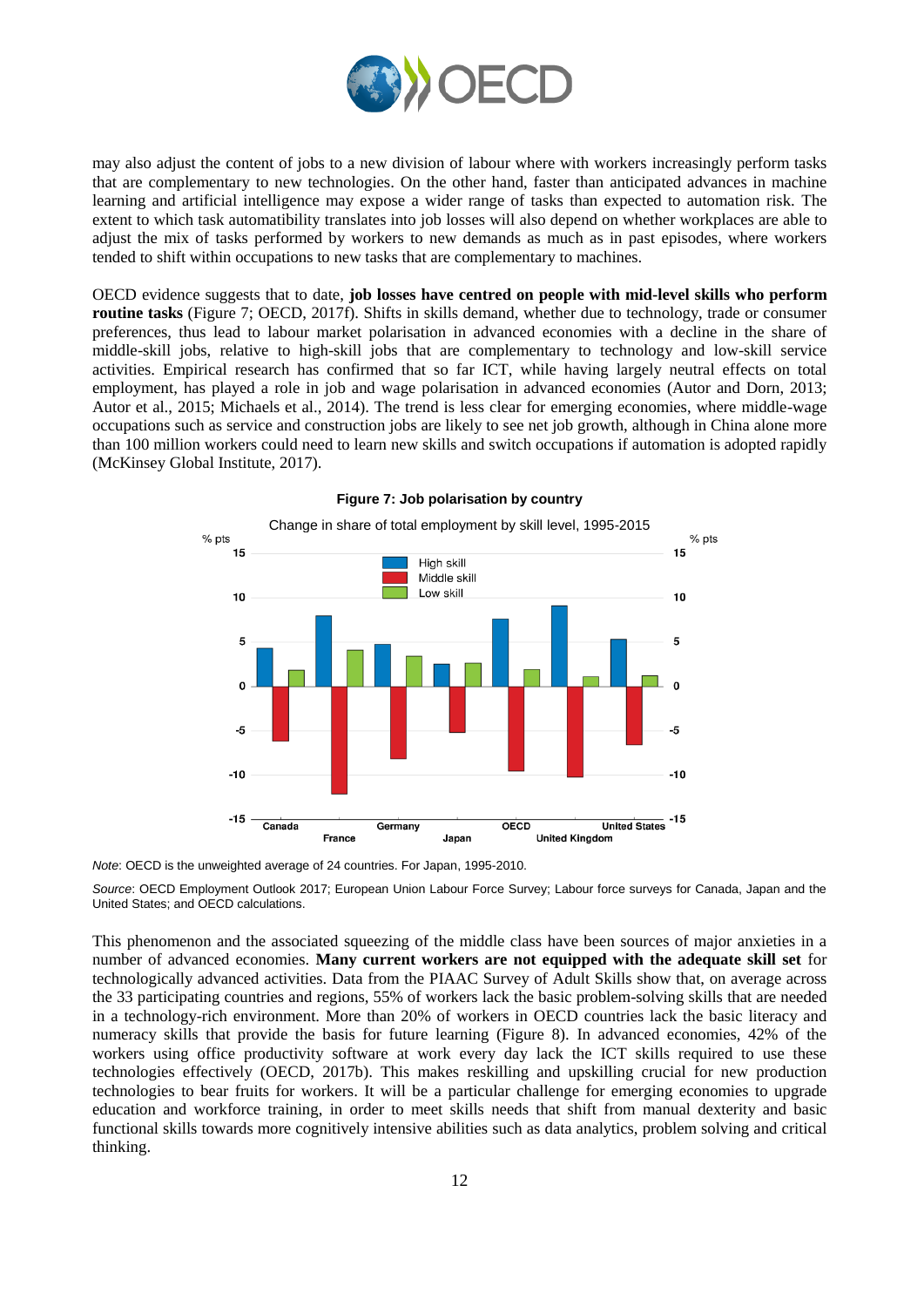



**Figure 8. The proportion of low performers in literacy and/or numeracy, workers**

In the absence of such efforts, the future of work risks turning into a missed opportunity with rising inequalities and deepening skills mismatches. Improvements in workforce training to adapt to emerging skill needs only help diffuse the benefits of technology if these skills are effectively used in the workplace. Evidence based on the OECD Survey of Adult Skills shows that on average across countries, **one-quarter of workers report a mismatch between their skills and those required for their jobs** (Adalet McGowan and Andrews, 2015). A better alignment of skills and jobs will therefore be critical to realise productivity gains from new technologies.

#### *Shifts in the structure of employment*

In advanced economies, new technologies as well as globalisation have created fears of massive job dislocation as manufacturing sectors, former purveyors of "good jobs" for low and mid-skilled workers, have shrunk. Empirical analysis indicates that so far, **ICT and robotisation have led to restructuring but have not resulted in greater unemployment** (OECD, 2016d; Autor et al., 2015; Dauth et al., 2017). A permanent decrease in the cost of ICT capital reduces labour demand per unit of output, but progressively leads to lower prices and new products, higher aggregate demand and higher employment, thus offsetting at least some of the initial job displacement. More generally, **automation** is likely to lead to job losses in the short-term and in the directly exposed industries as new technologies makes some jobs redundant, but in the longer term, through productivity spillovers and aggregate income gains, raise the demand for other jobs and encourage the creation of new labour-intensive tasks (Acemoglu and Restrepo, 2016, 2017; Autor and Salomons, 2017; Gregory et al., 2016).

However, automation and the digital revolution shifts overall labour demand from manufacturing to services. In advanced economies, OECD analysis indicates that **technology and shifts in consumer preferences** have been the main drivers of losses in manufacturing jobs (OECD, 2017e). In emerging economies, the manufacturing share of employment appears to be now peaking at levels well below those that were experienced by advanced economies in early stages of development. Rapid advances in automation may further limit the potential of manufacturing to provide jobs for the young people entering the labour market every year. The challenge of absorbing workers in increasingly digitalised and automated manufacturing and services sectors is compounded in countries that experience large shifts of the workforce out of a modernised agricultural sector.

*Source*: OECD, *2017 Skills Outlook*, calculations based on the Survey of Adult Skills (PIAAC) (2012 and 2015), [www.oecd.org/skills/piaac/publicdataandanalysis.](http://www.oecd.org/skills/piaac/publicdataandanalysis)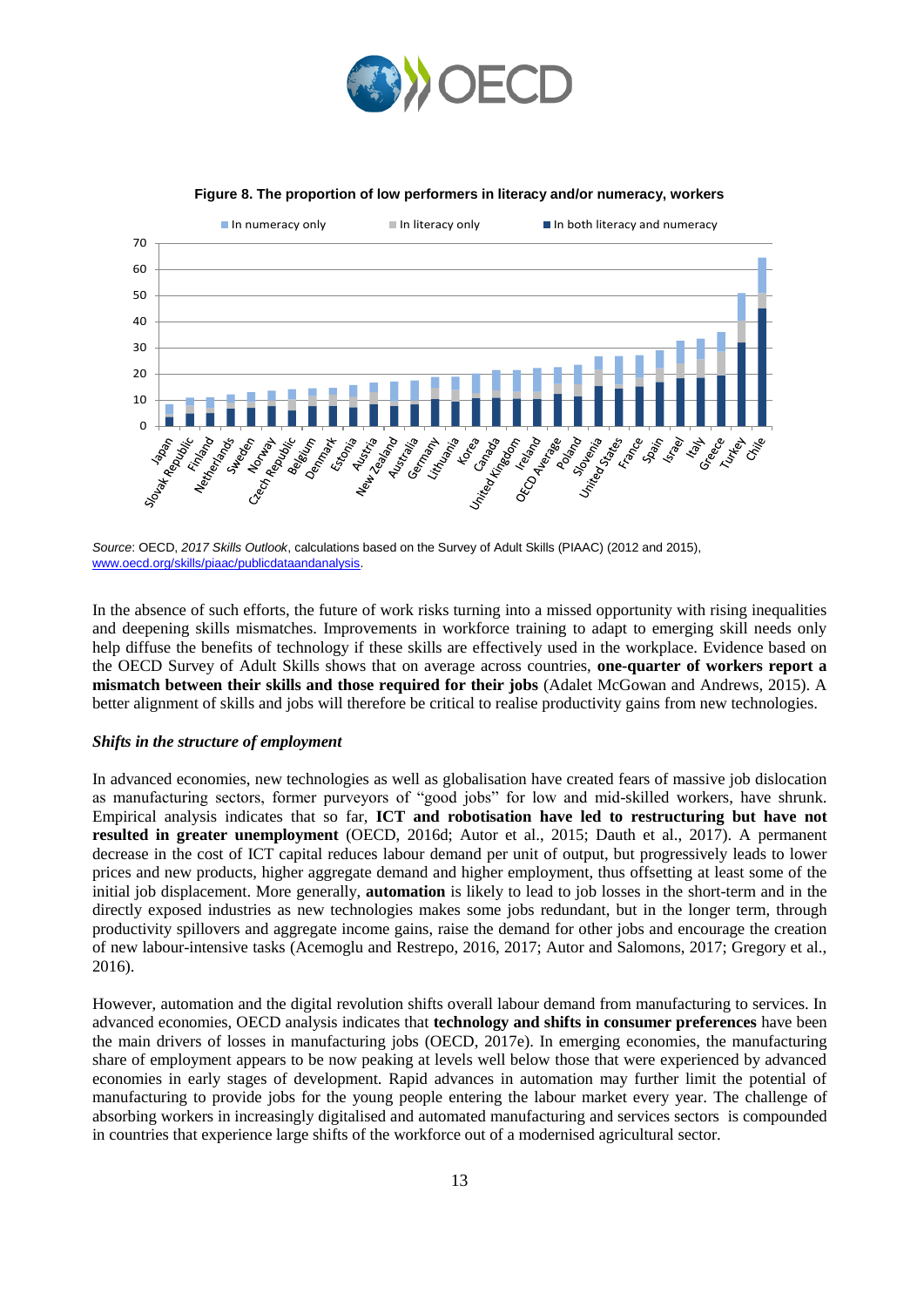

It follows that technological disruptions imply a significant **reallocation of employment between activities**. This may give rise to complicated transitions for workers and create distress in some regions where there are fewer opportunities to adapt. The regional concentration of manufacturing employment makes regions less resilient when hit by sector-specific shocks to the manufacturing sector, whether originating from technological change or import competition. **Adjustment costs** for workers are likely to be significant and may be borne disproportionately by the low-skilled, compounding the social costs of adapting to change. There is no guarantee that the benefits of stronger productivity, when they materialise, will be broadly shared unless an ambitious policy response is undertaken (OECD, 2016g).

## *Shifts in the nature of jobs*

New technology is also facilitating new forms of **non-standard employment**, such as in the 'gig' economy. Non-standard employment is not a new phenomenon: involuntary part-time employment accounts for about 5% of total G20 jobs and self-employment 17%. More than half of new job creation since the mid-1990s in advanced economies has taken the form of non-standard work, including temporary contracts, part-time employment and on-call work, and self-employment (OECD, 2015b). The share of informal employment in emerging G20 economies remains close to 50% and the share of casual work is high in some of them (ILO, 2016). But new digital technologies and applications are reducing the transaction costs of linking workers with employers on a global scale, thus facilitating the creation of new forms of work.

**Job platforms** such as TaskRabbit provide a marketplace for low-skill physical tasks, mostly carried out on an occasional basis. Others, like Upwork, Freelancer or Nubelo, enable digital services online, matching demand and supply across different countries and over a wider range of tasks, from data entry or administrative support to high-skill tasks like programming, legal advice or business consulting. Internet job platforms could dramatically change traditional work arrangements and labour market relationships, though the few existing estimates suggest that the share of workers engaging in such work remains low to date (OECD, 2016h) and may be levelling off as traditional labour markets strengthen (JP Morgan Chase & Co, 2016). Platforms have contributed to job creation in a time of economic crisis and may create further job opportunities in lagging regions while mitigating skills shortages in dynamic areas. Internationally, the reduction of information barriers in online platforms appears to disproportionately benefit developing countries' workers (Agrawal et al., 2016). For platform employers, the main advantages are the access to a larger pool of skills and experience, faster execution of the tasks contracted out and lower costs for hiring, administration and facilities. Looking ahead, increased flexibility may give workers more control over how much, when and where they work, providing greater opportunities for under-represented groups such as women and senior workers to participate in the labour market.

There is however large heterogeneity among workers in the platform economy, and these benefits may come with costs. Platform-based workers may work longer hours to do many tasks in parallel, may have lower work satisfaction, fewer work-related benefits, less access to training as well as experiencing earnings losses between contracts (OECD, 2016h; ILO, 2016). These new forms of work therefore raise serious **questions about the quality of future jobs**, and will challenge existing social protection systems and labour institutions.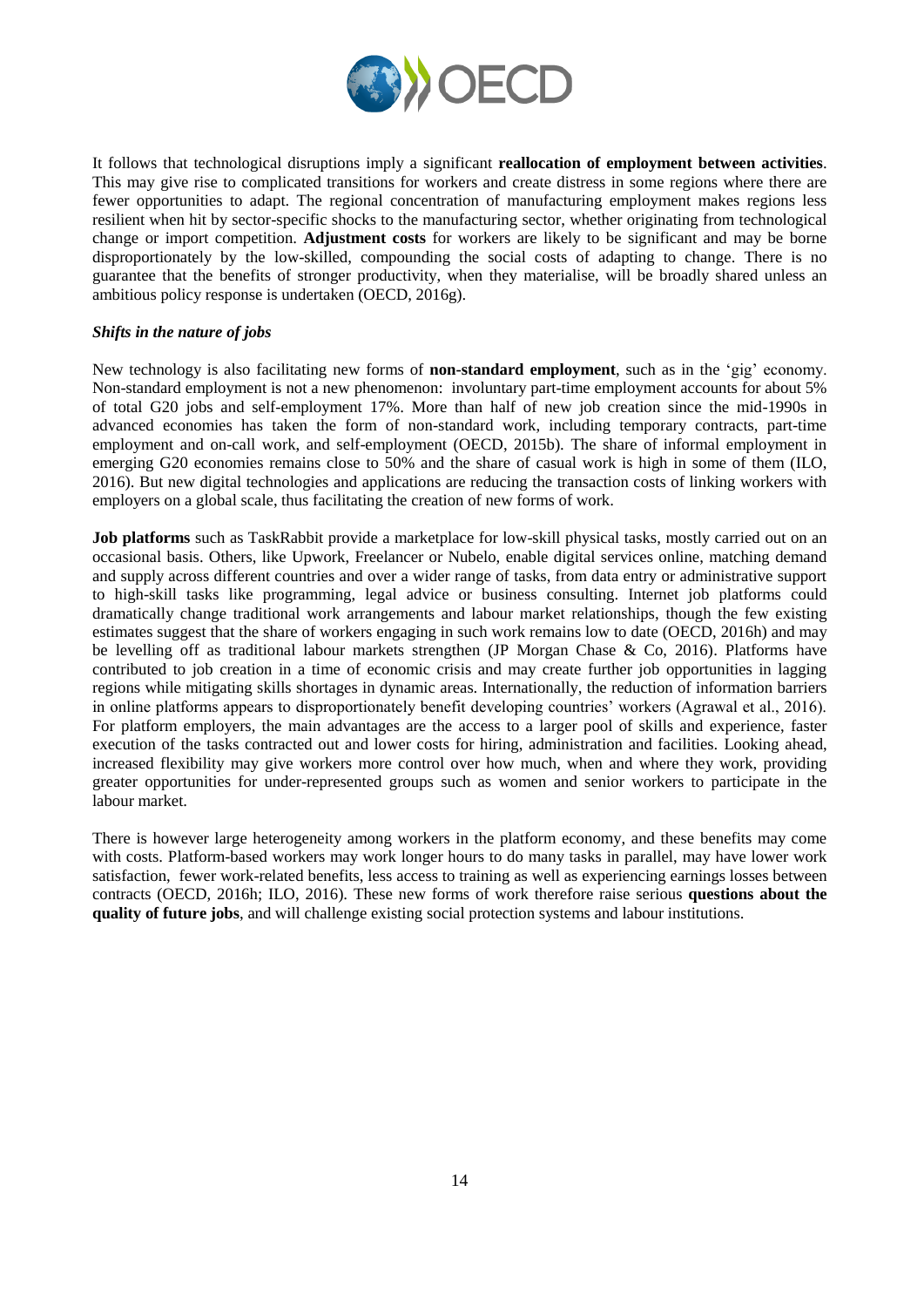

## **Policy needs to evolve and adapt to meet these challenges**

#### *Improving investment in skills at all levels, especially life-long learning*

The ongoing digital transformation, together with advances in automation technologies, is deeply affecting the labour market and is **changing skill needs**. In OECD countries, around one in two workers has very basic or no problem-solving skills to work in a technology rich environment. Rapidly changing skills needs raise the risk of skills mismatch and shortage, both of which have significant economic costs. Education systems will need to provide higher levels of non-routine cognitive skills, complex problem solving, creativity, as well as foster stronger socio-emotional skills.

Longer working lives and technological change will make **adult learning** even more important to give workers – and especially low-skilled workers – opportunities to upskill and reskill. Countries should encourage on-thejob training, certification of skills acquired through work experience, better skills use in the workplace and improved skills assessment and anticipation systems. The digital transformation may also provide new education, training and learning opportunities, especially online. However, the share of Internet users who followed an online course in 2016 was below 15% in 30 out of 35 countries for which data are available (OECD, 2017b). It will be important for governments to promote digital literacy, soft skills and generic skills – to foster adaptability to the jobs of the future.

In addition, governments need to make sure that **right people are trained**. Individuals who are in most need of life-long learning are the low-skilled, who are most likely to lose their job as a result of the trends described above, least likely to find a new job once displaced, and least likely to take advantage of new job opportunities that arise. But the **least-skilled are also those receiving least training**. (OECD, 2017c; Figure 9).

**Fiscal policies** can also encourage skills development. Recent OECD analysis finds that the use of tax expenditures to encourage skills formation, while widely used in different forms in most OECD countries, often come with significant efficiency costs and are generally regressive. Funding skills through direct government spending and student loans will generally be the most efficient and equitable approach (see OECD, 2017g).



# **Figure 9. Workers receiving firm-based training, by skill level**

*Source*: OECD (2017c) based on the Survey of Adult Skills (PIAAC) (2012 and 2015).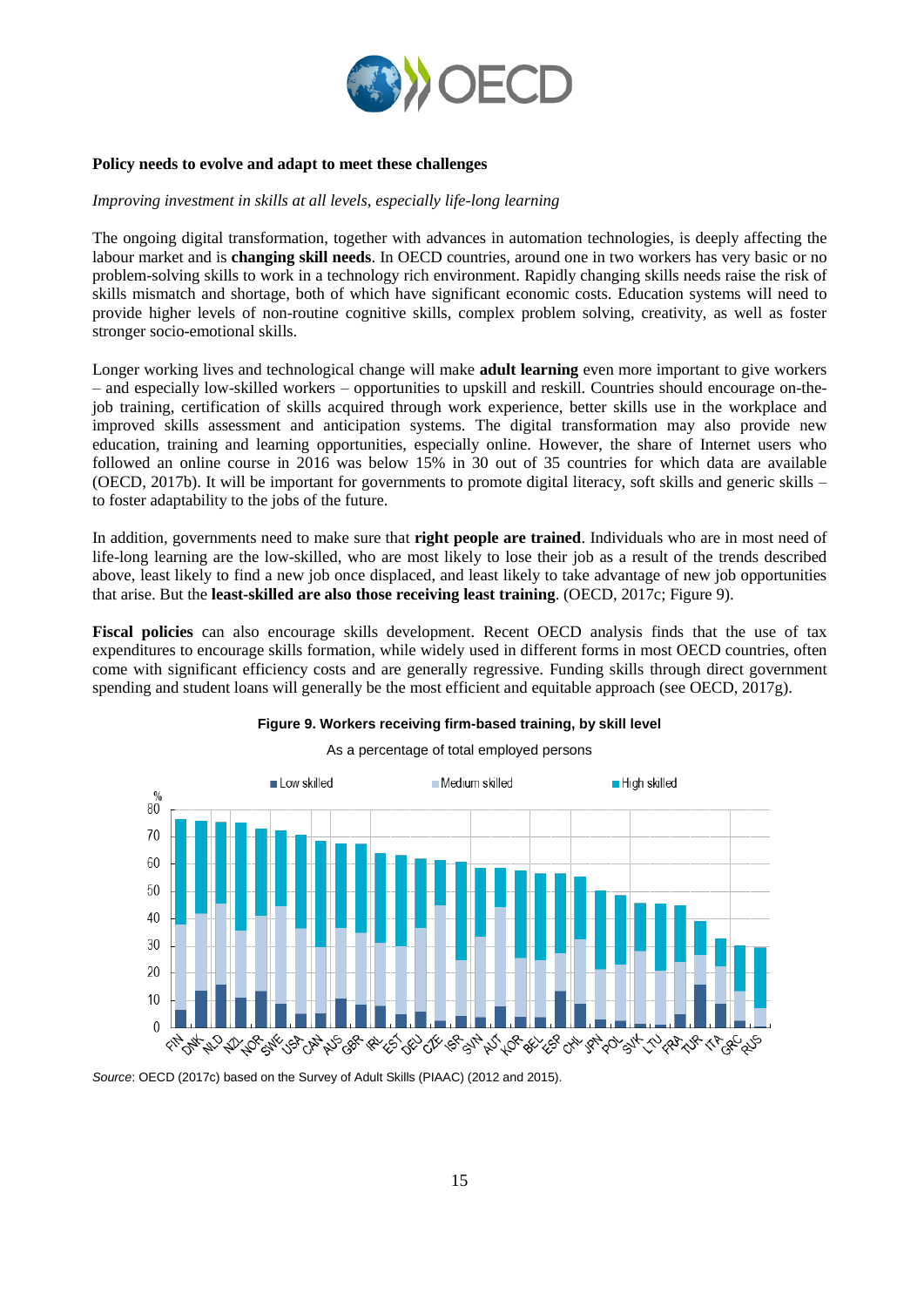

## *Supporting the transition of displaced workers and affected regions*

As with previous major technological innovations, the digital transformation will be economically and socially disruptive. In particular, it will lead to significant reallocation in the labour market, with important job gains and job losses in sectors and regions.

Governments need an **effective activation framework** which: (i) motivates jobseekers to actively pursue employment; (ii) improves their employability; and (iii) expands the set of opportunities for them to be placed and retained in appropriate jobs (OECD, 2015c). Intervening early is particularly important, since this has been found to be the most cost-effective way to provide support to displaced workers. Strong activation policies can help countries mitigate some of the inevitable adjustment costs of moving towards more globalised and technologically advanced economies. The new forms of work that are emerging may, however, hinder the ability of countries to enforce the principle of mutual obligations given that monitoring work activity will become much more difficult. In many ways, this parallels the challenges that many emerging economies already encounter due to the existence large informal sectors.

#### *Adapting social protection systems and labour market institutions*

Countries will also need to adapt or design social protection policies for emerging forms of work. While many countries were already struggling to provide adequate cover for workers on non-standard work contracts, the advent of the platform economy has added to these difficulties as an increasing number of workers only work occasionally and/or have multiple jobs and income sources, with no statutory working hours or minimum wages. Many of them do not even have worker status. Current social security systems are still largely based on the notion of a unique employer-employee relationship. Adapting social security systems to the new world of work may require a fundamental paradigm shift, where **entitlements are linked to individuals rather than jobs**, and where they are portable from one job to the next.

New approaches may include individual accounts, universal basic income programmes, and new technological tools that enable better service delivery, administration, and identification of needs. Such an approach would also encourage labour mobility, since current arrangements may lock individuals in to their existing job out of fear that moving would result in a loss of their entitlements. Because this is an area where policy makers may have to go back to the drawing board, **emerging economies might have an advantage** in that they may be able to skip an entire stage in the development of their social protection systems. Some emerging economies have already been doing this by introducing social protection mechanisms which break the traditional link between entitlement to benefits and specific patterns of work (usually full-time on a permanent contract) and job search (e.g. Bolsa Familia in Brazil and Prospera in Mexico).

The emergence of new forms of employment also raise questions about the future role and coverage of labour market institutions, like the minimum wage, employment protection legislation, working time regulations and regulations to safeguard occupational health and safety. It will therefore be critical that countries examine their legal framework to determine whether it needs to be updated and adjusted in order to provide some form of minimum employment protection for all workers (including those in new forms of employment). The trick, however, is to do this without unnecessarily stifling innovation in the way work is organised and carried out.

#### *Structural policies to facilitate innovation, entrepreneurship and reallocation of workers and capital*

The widening of productivity differences across advanced economies between leading and lagging firms suggests that many firms are not yet able to turn the potential of new technologies into stronger productivity performance.

Making sure that the benefits of innovations are more broadly shared in the economy will require **facilitating the diffusion of technology**. The challenge is twofold. First, it is about increasing new-firm entry and the growth of firms which are major carriers of new technology. Secondly, it is about increasing productivity in established firms which face obstacles to implementing technology. Ensuring sound competition is key in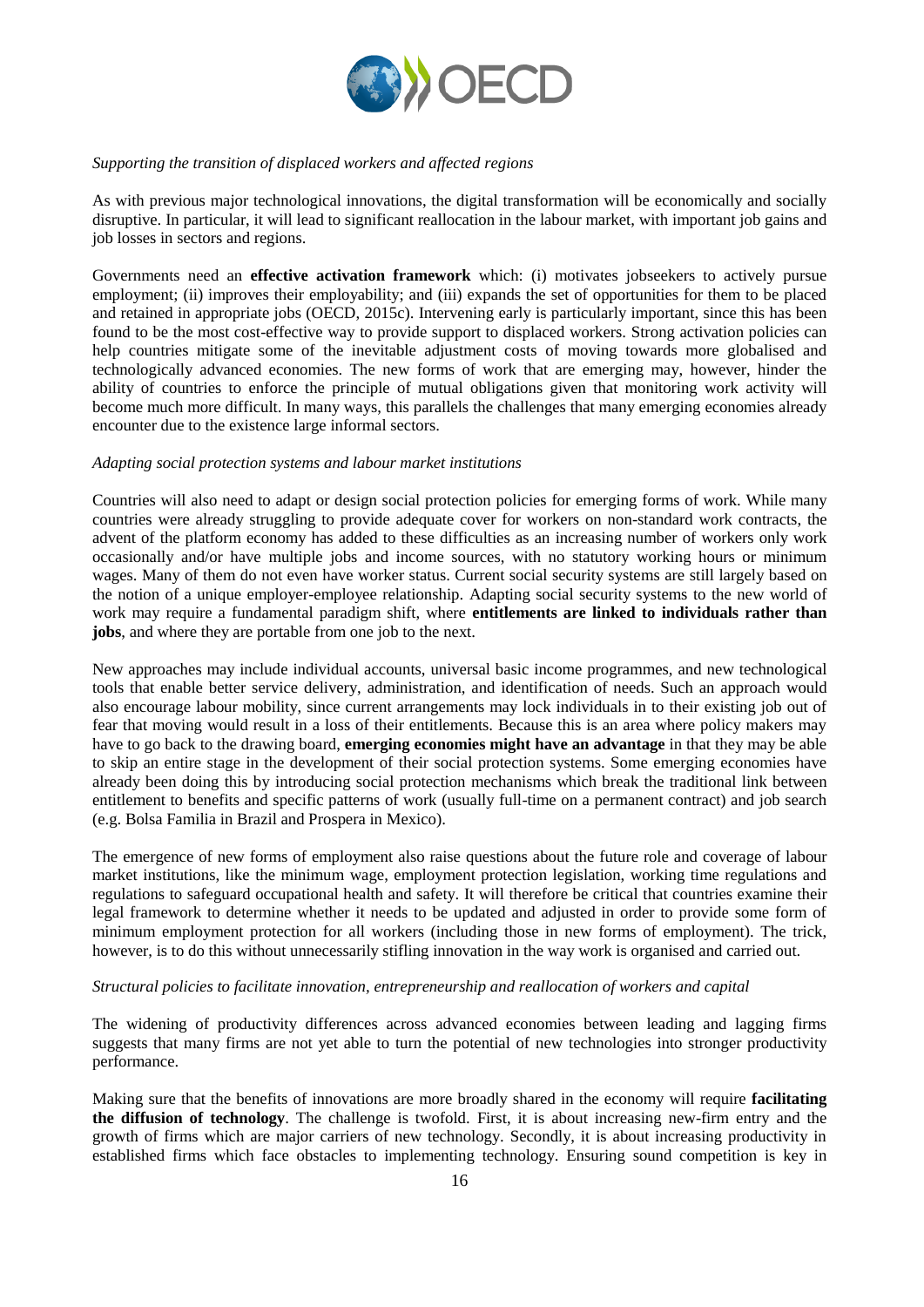

allowing new firms to challenge incumbents, efficient firms to grow, and inefficient ones to exit. This in turn requires **open trade, well-designed product and labour market regulations, and insolvency regimes** that do not unduly inhibit corporate restructuring and penalise entrepreneurial failure. Effective use of new technology also requires that workers have appropriate skills to use the technology; that firms invest in new business models, organisational change and innovation. SMEs face particular challenges in the use of ICT, while having important opportunities, such as the development of "born global" small firms. Comprehensive national digital strategies that take into account policies that facilitate access to finance, engagement with competency centres and/or technology extension services, can be helpful for SMEs. In some emerging and developing economies, overcoming "supply side" (e.g. lack of broadband access, competition) and "demand side" (e.g. income and skill levels) obstacles is important to fully reap the benefits of digitalisation for inclusive growth.

For emerging economies, receiving foreign direct investment has been a vector of technology diffusion and job creation. A challenge will be that **the drivers of FDI attractiveness are likely to shift**, as labour costs become less important while digital infrastructure, intellectual property protection, regulation on data and cybersecurity, availability of local services become more decisive (OECD, 2017a). MNEs in sectors relying more on digital activities and intangible assets may at the same time become more critical for countries and workers to learn from the frontier and more "footloose", leading to increasing competition between countries to attract FDI. Countries may need to adapt their investment policies to this new environment, as well as to update international investment agreements for newly emerging industries.

## *Trade policies for the digital economy*

The digital transformation is enabling firms to adapt their business models to respond rapidly to changing demand, increasingly tailoring solutions that combine goods and services. The distinction between goods and services is becoming increasingly difficult and porous, with consequences for how we think about trade and market openness in a digital world. Data now form an integral part of the production process in many industries and firms, are an asset that can be traded and a means to deliver services. The growing volume of data exchanged across borders has given rise to concerns about security, the protection of privacy, and audit and regulatory reach. This has in turn led to restrictions on cross-border transfers of data, or requirements that data be stored locally (Figure 10). Digital technologies change trade relationships, between and within goods and services. There can be substitution effects – as when streaming services replace DVDs (goods). Or combinations of goods and services, as when a business sends plans for a toy to a consumer who 3D prints it abroad – in which case, a design service crosses the border, but ultimately produces a good. This raises questions for trade policy about whether trade rules covering goods (more liberal) or services should apply.



**Figure 10: Stock of identified data measures**

Source: OECD.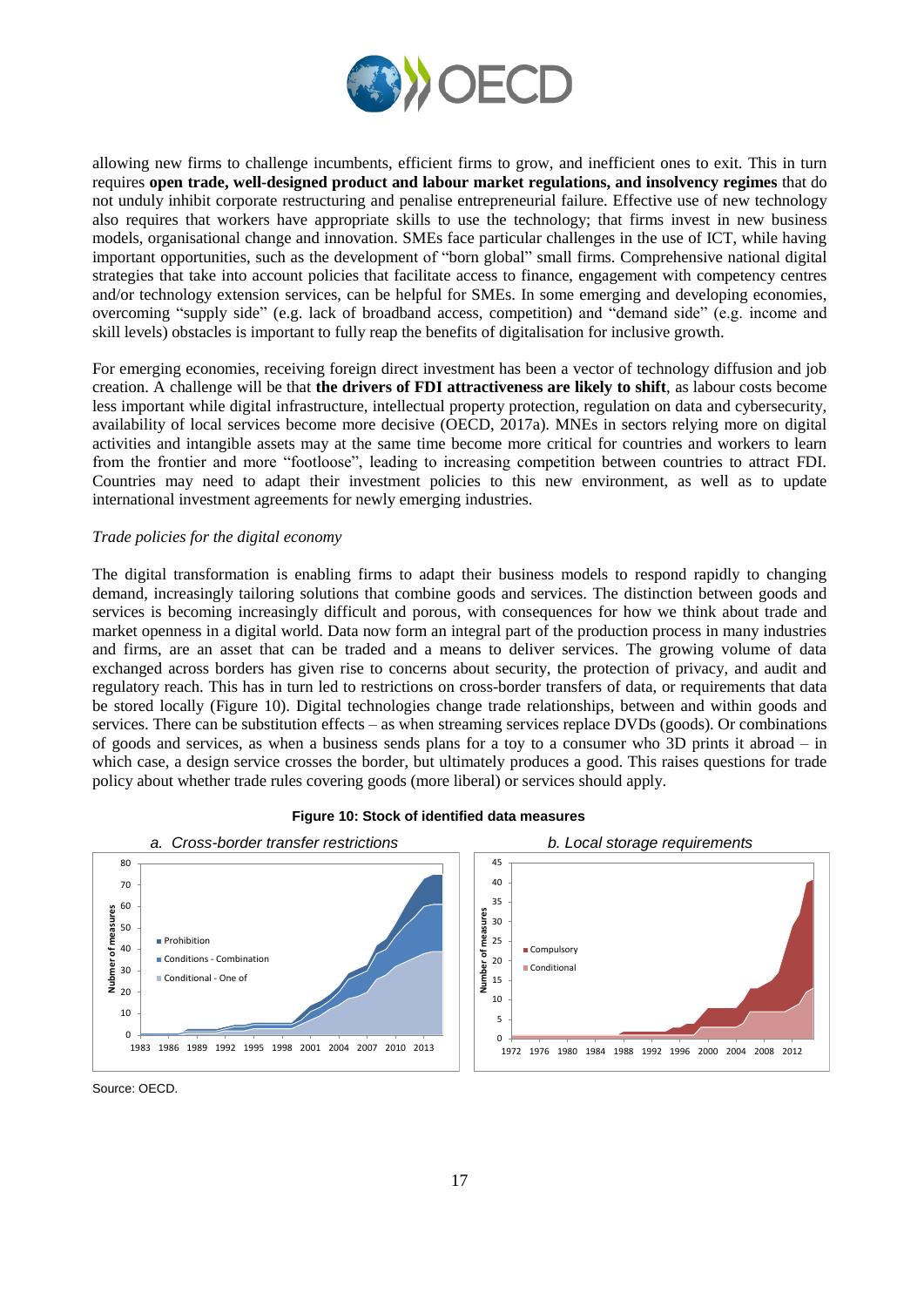

## *Competition policies and regulation*

Well-functioning competition is key for the diffusion and adoption of new technologies. The digital transformation has enabled the creation of new markets, has blurred the boundaries between sectors and has the potential of increasing cross-border transactions, increasing competition and yielding substantial consumer benefits. These gains are not only likely to be captured by countries that control high-tech industries. For instance, thanks to cloud computing even less developed countries can benefit from the computational power across borders from advanced software developed in other countries. But new technologies and globalisation can only bring their full benefits in an inclusive manner if competition is fair in a well-functioning market.

Other trends led by the transformation may have unclear effects on competition**. Some features of the digital sector, such as economies of scale and scope and network effects, can favour the emergence of dominant firms** (e.g. related to big data, platforms, computer algorithms)**.** There is some evidence suggesting that economies of scale and scope and network effects may be a greater challenge for maintaining competition than previously realised. Recent OECD research shows that business dynamism has decreased and that this decline has been stronger in ICT manufacturing and services (Figure 11). Moreover, there is evidence that mark-ups have been increasing (De Loecker and Eeckhout, 2017). While higher mark-ups could indicate an abuse of dominant positions, other more benign factors such as temporary restrictions to competition due to granted patents for innovators or higher quality products may also play a role. Therefore, care should be taken not to confuse market gains by more competitive companies and abuse of dominant positions.

**Whether and how regulations and enforcement tools should be adapted in light of digital transformation is an open question.** It will be important to remain vigilant and ensure a level playing field is maintained. Some regulations designedfor the offline economy may hinder efficient entry and exit of firms. In addition, different regulatory frameworks across countries can make it difficult and costly for companies to expand internationally, and regulations often restrict the circulation of data. International cooperation will be key to tackle enforcement challenges from cross-border digitalisation. This may include reinforcing information-sharing and investigation assistance, notably in order to prevent businesses from taking advantage of jurisdictional inconsistencies.



## **Figure 11. Business dynamism has decreased**

Source: OECD (2017h).

*Addressing growing interdependencies in innovation and knowledge diffusion*

Firms at the productivity frontier are global in nature, creating **challenges for national innovation policies**. R&D incentives and intellectual property regimes may need to be better coordinated at the international level to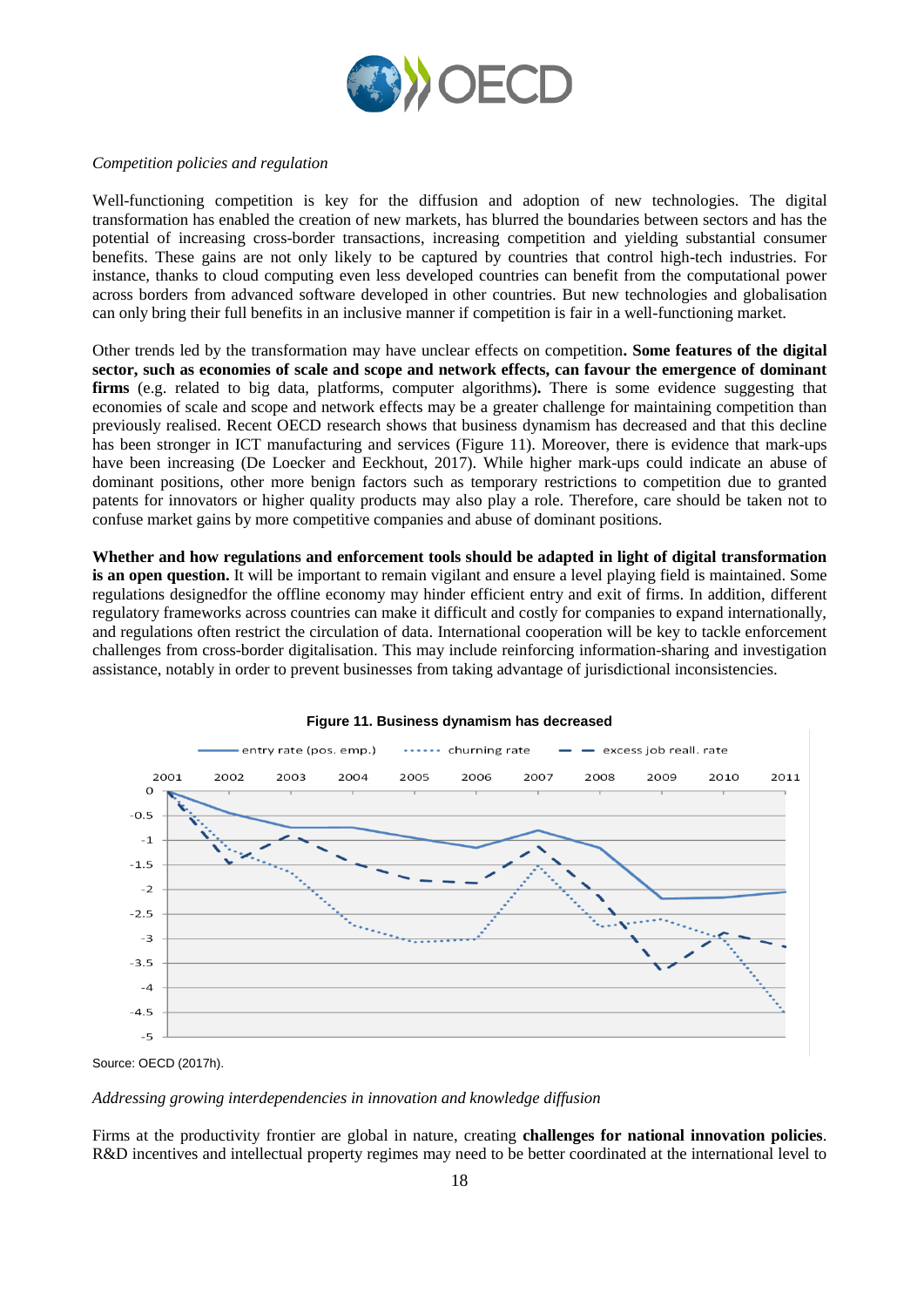

provide a level playing field and incentivise frontier innovation which has public good characteristics. Innovation at the frontier partly depends on basic research, which drives fundamental advances in technological knowledge; however, **basic research may be underprovided** due to difficulties in appropriating the full benefits (Akcigit et al., 2014). Governments, both as buyers of technology – e.g. through defence projects – and as funders – e.g. of research in universities and public research centres – provide significant knowledge spillovers to private innovation.

Rising international connectedness and the key role of MNEs in driving frontier R&D imply that the benefits from public basic research and support to private R&D will become more widespread globally. This may weaken incentives for national governments to support these activities. Global mechanisms to support basic research, such as joint funding and mechanisms to facilitate cross-border and cross-field collaboration, may become increasingly relevant to push the frontier. It is also important to promote **open voluntary standards and standards-based interoperability**, particularly for the development of technologies such as the IoT and smart manufacturing where machines need to be able to communicate with each other seamlessly (OECD, 2017d).

## *Tax policies*

Technological advances and the changing world of work will change the functioning of tax systems and its impact on the income distribution. It will be crucial for tax policy to strike the right balance between inclusiveness, incentives and fairness. In addition, international tax policy will have to ensure a level playing field between firms.

Technological change will likely have profound impacts on the distribution of income. Tax policies will have to be adapted to ensure **inclusive growth** and to deliver sustainable revenues. Tax policy has the potential to address some of the underlying components of rising inequalities for example through its impact on skills development and use, on savings behaviours and on business dynamism. There are also opportunities to make growth-enhancing shifts in tax mixes (Akgun, Cournède and Fournier, 2017).

In addition, the effectiveness of progressivity of the tax system needs to be looked at again with respect to both labour and capital income (Causa and Hermansen, 2017). Depending on the current levels of personal income taxes, countries may need to raise marginal tax rates and lower tax wedges for low-skilled workers (including through earned-income tax credits) in case there is still leeway in that direction. In reforming personal income taxes, countries need to counter the risks associated with the mobility of high-income earners as well as tax avoidance. Stronger progressivity of taxation could also be achieved by increasing effectiveness of capital income taxation and by broadening tax bases. In addition, the potential of other taxes on wealth and property could be further explored.

Insofar as the digital transformation is changing forms of work within countries, policymakers should examine the tax treatment of non-standard forms of work compared to that of standard, full-time employment, in order to ensure equity and fairness. The same can be said of social contributions in order to ensure the viability of social insurance programs into the future.

Digitalisation has given tax administrations new opportunities to modernise and increase efficiency, raising tax compliance and creating the means for more inclusive spending policies. There are two sides to this. First, digitalisation has led to the greater collection of data in electronic form, including on payments and parties to transactions. Where tax administrations can access this information (which may require greater international cooperation) it can lead to the recovery of previously unpaid tax, increases in taxpayer registration and the shrinking of the informal economy. Second, tax administrations can also benefit from new technologies and tools in their own operations, both by improving efficiency and effectiveness and enabling the reduction of administrative burdens on taxpayers, in particular through embedding tax compliance into taxpayers' natural systems (such as happens with personal income tax for employees in many jurisdictions through pay-as-youearn processes).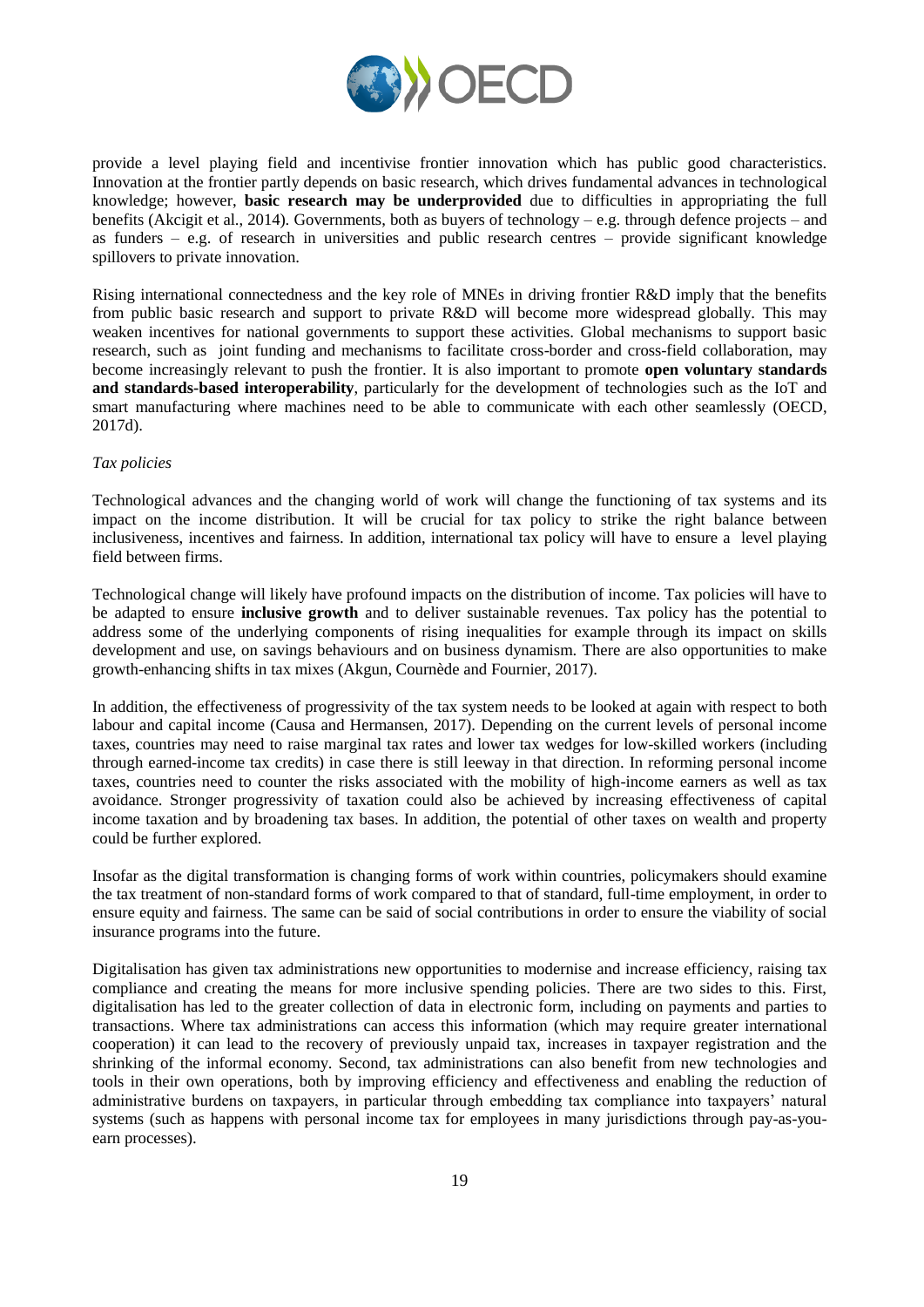

The emergence of new business models and changes in the value chain as a result of digitalisation of the economy raises important questions for **international taxation.** Digitalised businesses rely on the intellectual property for their business models, enabling them to be very big in a market even if they have little physical presence in that market – scale without mass. Identifying how and where value creation takes place is necessary to align the location where profits are taxed with the location where the underlying economic activities generating those profits take place. Some of these aspects may exacerbate the risks of base erosion and profit shifting (BEPS) for tax purposes. Purely domestic firms are not able to take advantage of the same tax planning strategies facilitated by BEPS as Multinational Enterprises, tilting the playing-field against local businesses and non-tax aggressive MNEs. The long-term solution is through **international tax co-operation**.

#### *Better measurement of digitalisation and the changing world of work*

Designing better policies for the future world of work requires further efforts to improve measurement and evidence, including on the spread of digital technologies and their impact on labour markets. G-20 economies can usefully work together to further develop cross-country comparable metrics on business use of sophisticated digital technologies (e.g. cloud computing, big data analytics and emerging areas such as the IoT). Some areas where enhanced data collection could help better assess the effects of new technologies on workers include the measurement of ICT skills across G-20 countries, the evolution of non-standard employment including platform work, tracking shares of workers in growing and declining jobs, as well as shortages and surpluses in skills most affected by technological change. G-20 economies could consider cooperating to further develop internationally comparable statistics and fill the data gaps in those areas, particularly for emerging markets. This would provide a better evidence base for international dialogue and for the the identification and prioritisation of reforms taking into account each economy's level of development.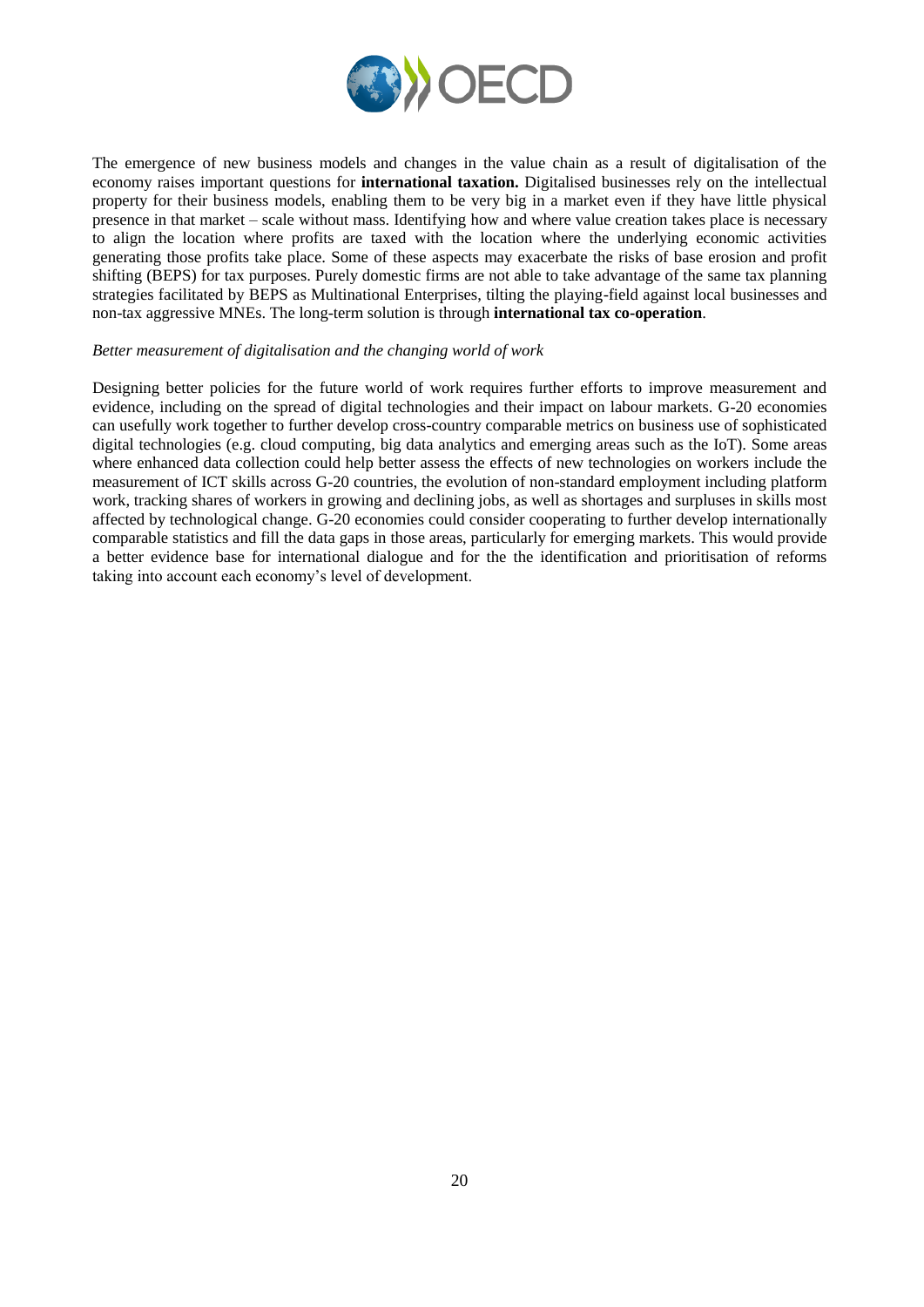

## **References**

Acemoglu, D. and P. Restrepo (2016), ["The Race Between Machine and Man: Implications of Technology for](http://www.nber.org/papers/w22252)  [Growth, Factor Shares and Employment"](http://www.nber.org/papers/w22252), NBER Working Paper No. 22252.

Acemoglu, D. and P. Restrepo (2017), ["Robots and Jobs: Evidence from US Labor Markets"](http://www.nber.org/papers/w23285.pdf), NBER Working Paper No. 23285.

Adalet McGowan, M. and D. Andrews (2015), ["Skill Mismatch and Public Policy in OECD Countries"](http://dx.doi.org/10.1787/5js1pzw9lnwk-en), OECD Economics Department Working Papers, No. 1210.

AfDB/OECD/UNDP (2017), *[African Economic Outlook 2017: Entrepreneurship and Industrialisation](http://dx.doi.org/10.1787/aeo-2017-en)*, OECD Publishing, Paris.

AfDB/WB/WEF (2017), *[Africa Competitiveness Report 2017](https://www.weforum.org/reports/africa-competitiveness-report-2017)*.

Agrawal, A., N. Lacetera and E. Lyons (2016), ["Does standardized information in online markets](https://doi.org/10.1016/j.jinteco.2016.08.003)  [disproportionately benefit job applicants from less developed countries?"](https://doi.org/10.1016/j.jinteco.2016.08.003), *Journal of International Economics*, 103: 1-12.

Akcigit, U., D. Hanley and N. Serrano-Velarde (2014), "Back to Basics: Basic Research Spillovers, Innovation [and Growth"](http://www.nber.org/papers/w19473), NBER Working Paper No. 19473.

Akgun, O., B. Cournède and J. Fournier (2017), ["The effects of the tax mix on inequality and growth"](http://dx.doi.org/10.1787/c57eaa14-en), OECD Economics Department Working Papers, No. 1447.

Andrews, D., C. Criscuolo and P. Gal (2016), ["The Best versus the Rest: The Global Productivity Slowdown,](http://dx.doi.org/10.1787/63629cc9-en)  [Divergence across Firms and the Role of Public Policy"](http://dx.doi.org/10.1787/63629cc9-en), OECD Productivity Working Papers, No. 5.

Andrews, D., G. Nicoletti and C. Timiliotis (2018). "Going digital: What determines technology diffusion among firms?", OECD Economics Department Working Papers, forthcoming.

Arntz, M., T. Gregory and U. Zierahn (2016), ["The Risk of Automation for Jobs in OECD Countries : A](http://dx.doi.org/10.1787/5jlz9h56dvq7-en)  [Comparative Analysis](http://dx.doi.org/10.1787/5jlz9h56dvq7-en) ", OECD Social, Employment and Migration Working Papers, No. 189.

Autor, D. and D. Dorn (2013), "The Growth of Low-Skill Service Jobs and the Polarization of the US Labor [Market"](http://dx.doi.org/10.1257/aer.103.5.1553), *American Economic Review*, 103(5): 1553–1597.

Autor, D., D. Dorn and G. Hanson (2015), "Untangling Trade and Technology: Evidence from Local Labour [Markets"](http://onlinelibrary.wiley.com/wol1/doi/10.1111/ecoj.12245/abstract), *Economic Journal*, 125(584): 621–646.

Autor, D., D. Dorn, L. Katz, C. Patterson and J. Van Reenen (2017), "The Fall of the Labor Share and the Rise [of Superstar Firms"](http://www.nber.org/papers/w23396), NBER Working Paper No. 23396.

Autor, D. and A. Salomons (2017), ["Robocalypse Now: Does Productivity Growth Threaten](https://www.ecbforum.eu/uploads/originals/2017/speakers/Speech/D_Autor_A_Salomons_Does_productivity_growth_threaten_employment_Final_Draft_20170619.pdf)  [Employment?"](https://www.ecbforum.eu/uploads/originals/2017/speakers/Speech/D_Autor_A_Salomons_Does_productivity_growth_threaten_employment_Final_Draft_20170619.pdf), *European Central Bank Conference Proceedings*, June 2017.

Berlingieri, G., P. Blanchenay and C. Criscuolo (2017), ["The Great Divergence\(s\)"](http://dx.doi.org/10.1787/953f3853-en), OECD Science, Technology and Industry Policy Papers, No. 39.

Bloom, N., R. Sadun and J. Van Reenen (2012), ["Americans Do IT Better: US Multinationals and the](https://www.aeaweb.org/articles?id=10.1257/aer.102.1.167)  [Productivity Miracle"](https://www.aeaweb.org/articles?id=10.1257/aer.102.1.167), *American Economic Review*, 102(1): 167-201.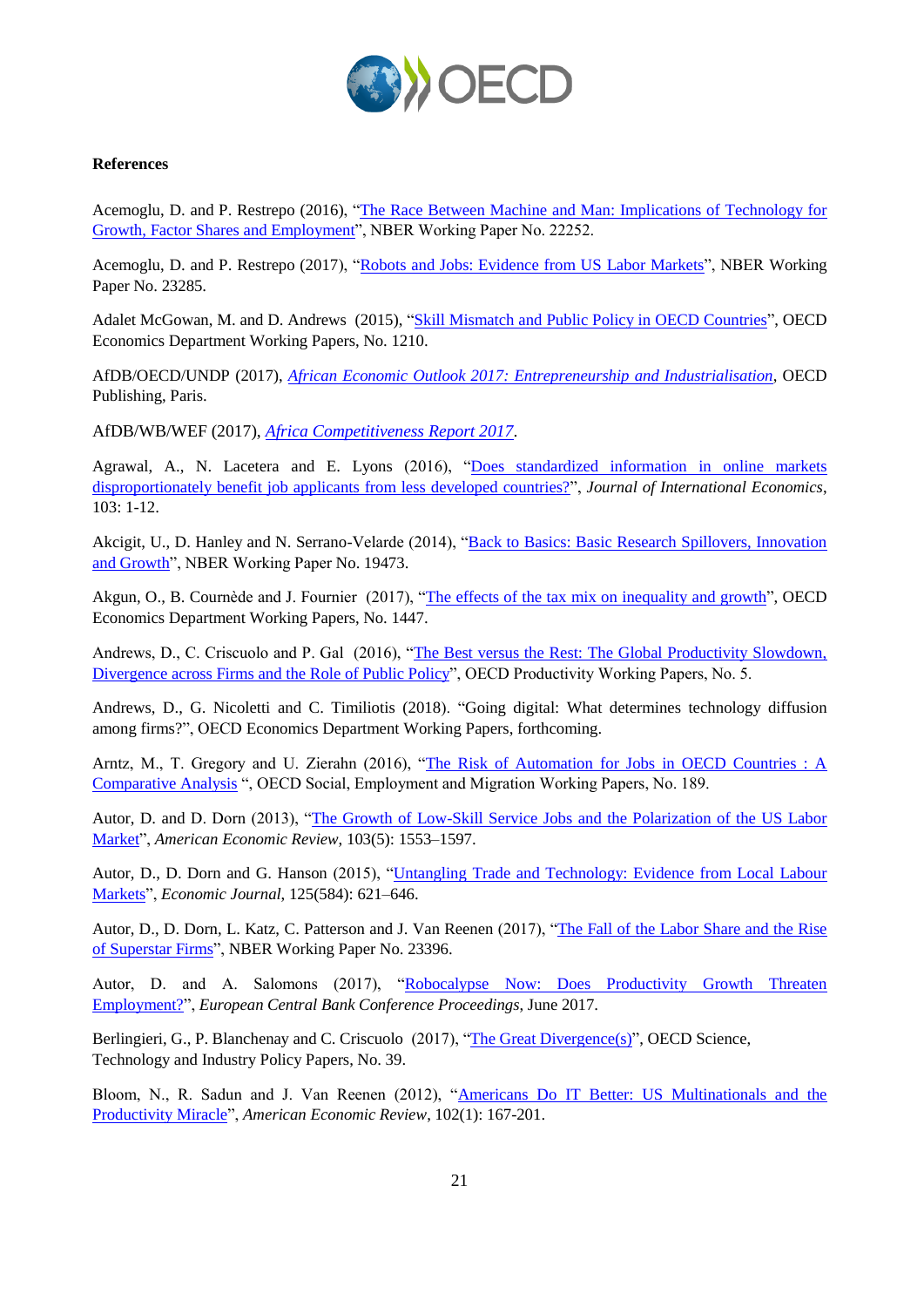

Brynjolfsson, E., A. McAfee, M. Sorell and F. Zhu (2008), "Scale Without Mass: Business Process Replication and Industry Dynamics", Harvard Business School Technology & Operations Mgt. Unit Research Paper No. 07- 016.

Brynjolfsson, E., and A. McAfee (2011), *Race Against The Machine: How the Digital Revolution is Accelerating Innovation, Driving Productivity, and Irreversibly Transforming Employment and the Economy*, Digital Frontier Press.

Causa, O. and M. Hermansen (2017), ["Income redistribution through taxes and transfers across OECD](http://dx.doi.org/10.1787/bc7569c6-en)  [countries"](http://dx.doi.org/10.1787/bc7569c6-en), OECD Economics Department Working Papers, No. 1453.

Central Bank of Kenya, Kenya National Bureau of Statistics & FSD Kenya. (2016), ["The 2016 FinAccess](http://fsdkenya.org/publication/finaccess2016/)  [Household Survey on financial inclusion"](http://fsdkenya.org/publication/finaccess2016/), Nairobi, Kenya: FSD Kenya.

Citigroup-Oxford Martin School (2015), *[Technology at Work: The Future of Innovation and Employment](http://www.oxfordmartin.ox.ac.uk/publications/view/1883)*, University of Oxford.

Comin, D. and M. Mestieri (2017), "If Technology Has Arrived Everywhere, Why Has Income Diverged?", working paper.

Criscuolo, C. and J. Timmis (2017), ["The Changing Structure of GVCs: Are Central Hubs Ky for](https://www.oecd.org/global-forum-productivity/events/Changing_structure_of_gvcs.pdf)  [Productivity?"](https://www.oecd.org/global-forum-productivity/events/Changing_structure_of_gvcs.pdf), Background paper for the Conference of the Global Forum on Productivity, Budapest, June.

Dauth, G., S. Findeisen, J. Südekum and N. Wössner (2017), "German Robots – [The Impact of Industrial](http://doku.iab.de/discussionpapers/2017/dp3017.pdf)  [Robots on Workers"](http://doku.iab.de/discussionpapers/2017/dp3017.pdf), IAB Discussion paper 30/2017.

De Backer, K. and D. Flaig (2017), ["The future of global value chains: Business as usual or 'a new normal'?"](http://dx.doi.org/10.1787/d8da8760-en), OECD Science, Technology and Industry Policy Papers, No. 41.

Goldfarb, A. and C. Tucker (2017), ["Digital Economics"](http://www.nber.org/papers/w23684), NBER Working Paper No. 23684.

Gordon, R. (2012), "Is U.S. [Economic Growth Over? Faltering Innovation Confronts the Six Headwinds"](http://www.nber.org/papers/w18315.pdf), NBER Working Paper No. 18315.

Gregory, T., A. Salomons and U. Zierahn (2016), ["Racing With or Against the Machine? Evidence from](http://ftp.zew.de/pub/zew-docs/dp/dp16053.pdf)  [Europe"](http://ftp.zew.de/pub/zew-docs/dp/dp16053.pdf), ZEW Discussion Paper No. 16-053.

ILO (2016), *[Non-Standard Employment around the World: Understanding Challenges,](http://www.ilo.org/wcmsp5/groups/public/---dgreports/---dcomm/---publ/documents/publication/wcms_534326.pdf) Shaping Prospects*.

JP Morgan Chase & Co Institute (2016), *[The Online Platform Economy: Has Growth Peaked?](https://www.jpmorganchase.com/corporate/institute/document/jpmc-institute-online-platform-econ-brief.pdf)*.

Karabarbounis, L. and B. Neiman (2014), ["The Global Decline of the Labour Share"](https://academic.oup.com/qje/article/129/1/61/1899422), *Quarterly Journal of Economics*, 129(1): 61–103.

La Porta, R., A. Shleifer (2014) ["Informality and Development"](http://pubs.aeaweb.org/doi/pdfplus/10.1257/jep.28.3.109), *Journal of Economic Perspectives*, 28, (3), 109–126.

McKinsey Global Institute (2016), *[Digital Finance for All: Powering Inclusive Growth in Emerging Economies](https://www.mckinsey.com/global-themes/employment-and-growth/how-digital-finance-could-boost-growth-in-emerging-economies)*.

McKinsey Global Institute (2017), *[Jobs lost, jobs gained: Workforce transitions in a time of automation](https://www.mckinsey.com/global-themes/future-of-organizations-and-work/what-the-future-of-work-will-mean-for-jobs-skills-and-wages)*.

Michaels, G., A. Natraj and J. Van Reenen (2014), ["Has ICT Polarized Skill Demand? Evidence from Eleven](https://doi.org/10.1162/REST_a_00366)  [Countries over Twenty-Five Years"](https://doi.org/10.1162/REST_a_00366), *Review of Economics and Statistics*, 96(1): 60-77.

Mokyr, J. (2016), ["Is Our Economic Future Behind Us?"](https://www.project-syndicate.org/commentary/technology-and-economic-growth-by-joel-mokyr-2016-11), Project Syndicate.